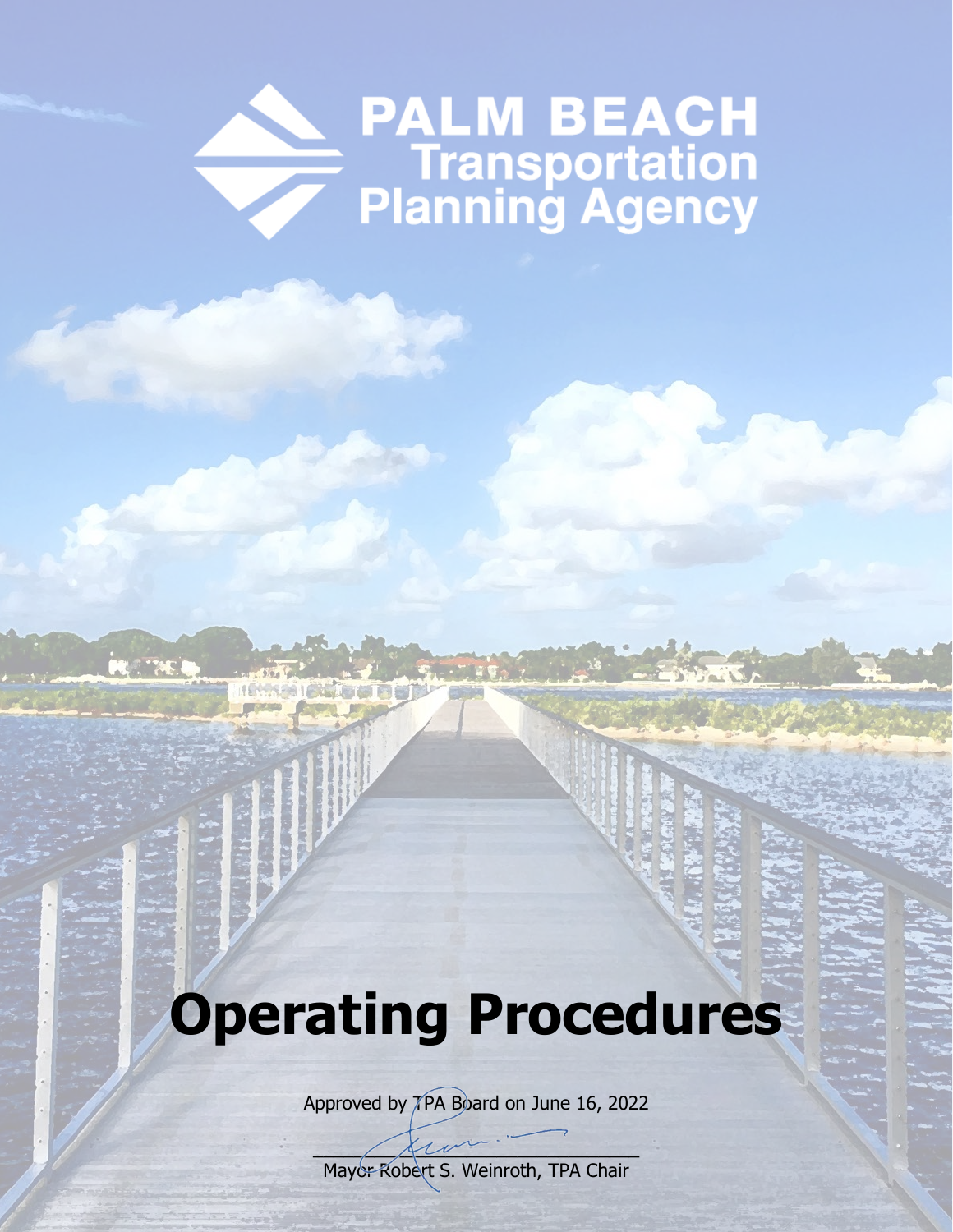

### **Table of Contents**

| 1.1 |  |  |
|-----|--|--|
| 1.2 |  |  |
| 1.3 |  |  |
| 1.4 |  |  |
|     |  |  |
| 2.1 |  |  |
| 2.2 |  |  |
| 2.3 |  |  |
| 2.4 |  |  |
| 2.5 |  |  |
| 2.6 |  |  |
|     |  |  |
| 3.1 |  |  |
| 3.2 |  |  |
| 3.3 |  |  |
| 3.4 |  |  |
|     |  |  |
| 4.1 |  |  |
| 4.2 |  |  |
| 4.3 |  |  |
| 4.4 |  |  |
|     |  |  |
| 5.1 |  |  |
| 5.2 |  |  |
| 5.3 |  |  |
| 5.4 |  |  |
|     |  |  |
| 6.1 |  |  |
| 6.2 |  |  |
| 6.3 |  |  |
|     |  |  |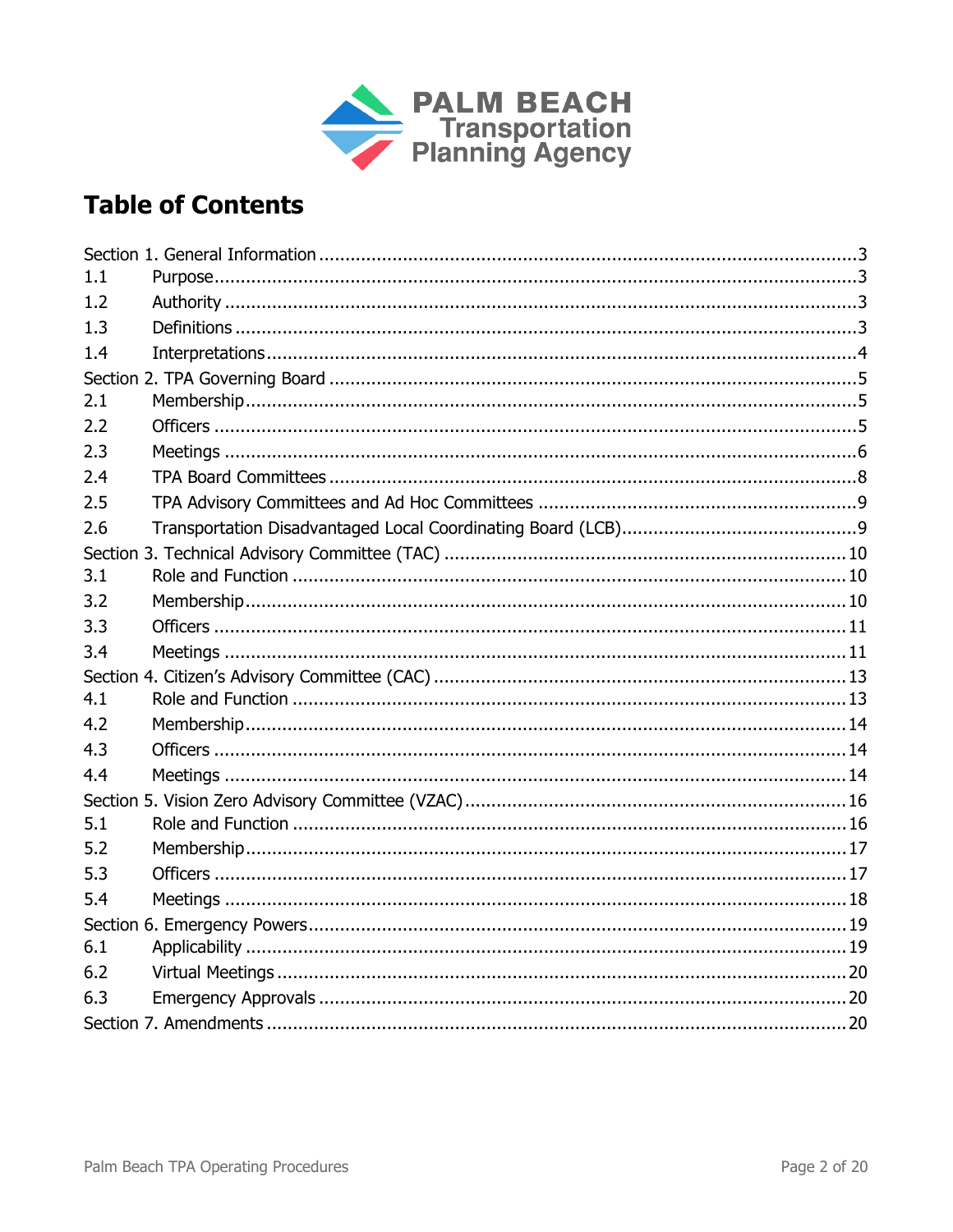## <span id="page-2-0"></span>**Section 1. General Information**

#### <span id="page-2-1"></span>**1.1 Purpose**

The Palm Beach Transportation Planning Agency (TPA) Operating Procedures facilitate efficient conduct by the TPA as it collaboratively plans, prioritizes and funds a safe, efficient, connected, and multimodal transportation system for all of Palm Beach County.

#### <span id="page-2-2"></span>**1.2 Authority**

The federal government, under the authority of Title 23 United States Code (USC) §134 and Title 49 USC §5303, requires each metropolitan area, as a condition for the receipt of federal capital or operating assistance, to designate a Metropolitan Planning Organization (MPO) to conduct a continuing, cooperative, and comprehensive transportation planning process that results in transportation plans and programs consistent with the comprehensively planned development of the metropolitan area. Pursuant to Titles 23 USC §134(d), 49 USC §5303, 23 CFR §450.310(b), and Section 339.175(2), Florida Statutes (F.S.), the Palm Beach MPO, d/b/a the Palm Beach TPA is designated by lnterlocal Agreement to serve as the federally mandated MPO for that part of the Miami Urbanized Area Transportation Management Area (TMA) within Palm Beach County (PBC).

#### <span id="page-2-3"></span>**1.3 Definitions**

The following terms when used in these Operating Procedures shall be defined as set forth below, unless the context of usage affirmatively dictates to the contrary:

- A. TPA The Palm Beach Transportation Planning Agency (TPA), which serves as the Metropolitan Planning Organization (MPO) for that part of the Miami Urbanized Area Transportation Management Area (TMA) within Palm Beach County.
- B. lnterlocal Agreement The agreement executed by the Governor and units of general purpose local government representing at least 75 percent of the affected population in the Palm Beach County urbanized area which formally designates the TPA, as it may be amended from time to time.
- C. TPA Governing Board The policy-making body for the TPA responsible for coordinating the cooperative decision-making process of the TPA's actions and taking required actions as the TPA.
- D. Governing Board Member A unit of General Purpose Local Government or an agency that operates or administers a major mode of transportation with voting membership on the TPA pursuant to the most current lnterlocal Agreement (and any amendment thereto) creating the TPA.
- E. Governing Board Representative An elected official appointed by a Governing Board Member to exercise its voting membership on the TPA Governing Board.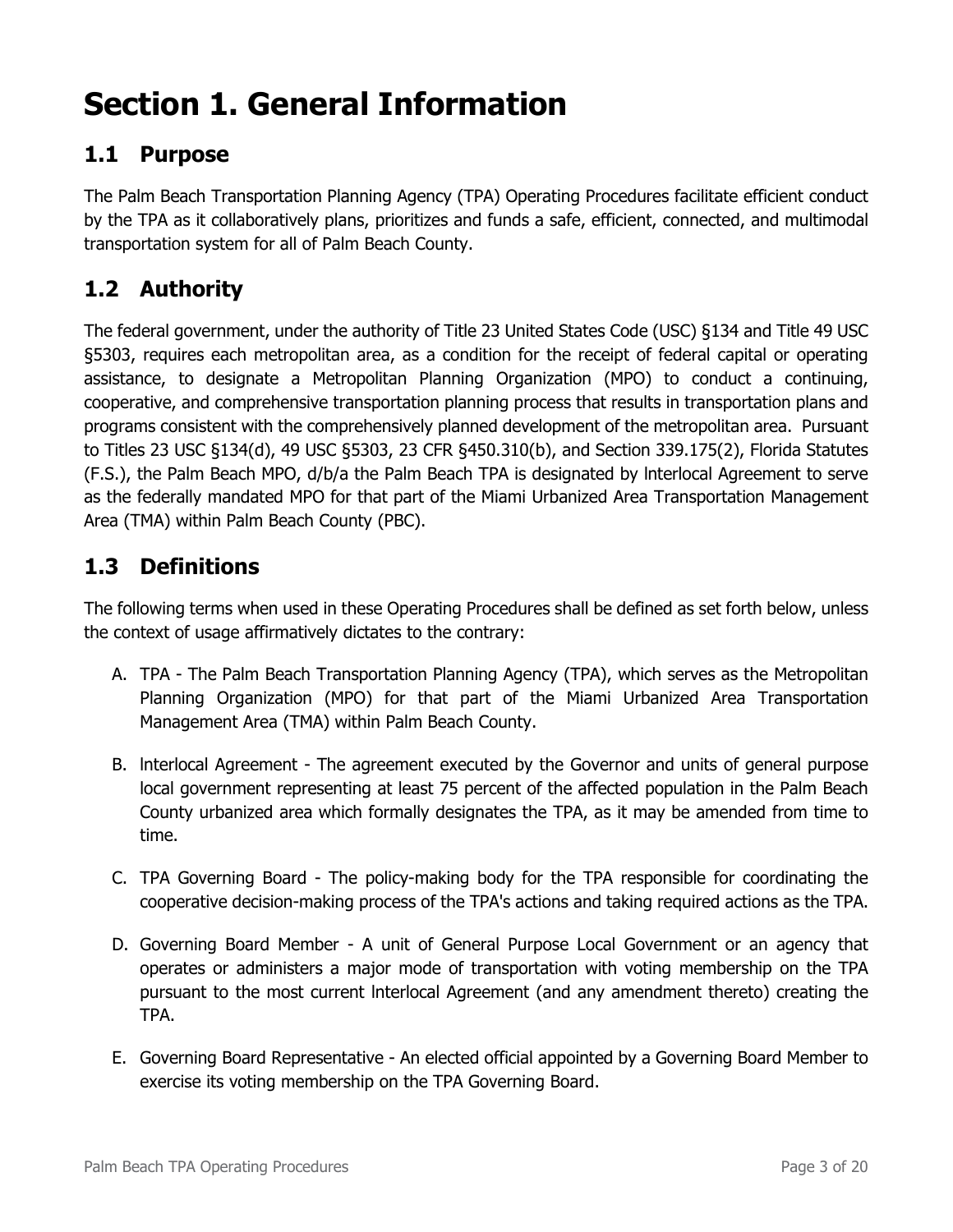- F. Governing Board Alternate An elected official appointed by a Governing Board Member to exercise its voting membership on the TPA Governing Board in the event the Representative is not in attendance.
- G. TAC Member A local government, airports, seaports, public transit agencies, the school superintendent or designee, and other entities as deemed appropriate by the TPA Governing Board.
- H. TAC Representative An individual nominated by the TAC Member and appointed by the TPA Governing Board to represent the TAC Member at TAC meetings. If a TAC Member has a TAC Representative and TAC Alternate, these terms are used interchangeably.
- I. TAC Alternate An individual nominated by the TAC Member and appointed by the TPA Governing Board to represent the TAC Member at TAC meetings in the event the TAC Representative is not in attendance.
- J. CAC Member An individual nominated by a TPA Governing Board Member and appointed by the TPA Governing Board to represent the citizenry of Palm Beach County at CAC meetings.
- K. VZAC Member A local government, law enforcement and fire rescues services, school district, health department, active transportation advocacy groups, or other entity as deemed appropriate by the TPA Governing Board.
- L. VZAC Representative An individual nominated by the VZAC Member and appointed by the TPA Governing Board to represent the VZAC Member at VZAC meetings. If a VZAC Member has a Representative and Alternate, these terms are used interchangeably.
- M. VZAC Alternate An individual nominated by the VZAC Member and appointed by the TPA Governing Board to represent the VZAC Member at VZAC meetings in the event the VZAC Representative is not in attendance.
- N. Quorum A quorum of the TPA Board or any of its committees shall be constituted by a majority of Representatives (or Members, for the CAC). Only designated Representatives physically present shall count toward establishing a quorum unless the TPA is operating under Section 6. Emergency Powers.
- O. Robert's Rules of Order Roberts Rules of Order, Newly Revised (10th Edition).
- P. Communications Media Technology the electronic transmission of printed matter, telephone, audio, computer, full-motion video, freeze-frame video, compressed video, and digital video by any method available.

#### <span id="page-3-0"></span>**1.4 Interpretations**

If any provision of these Operating Procedures conflicts with the lnterlocal Agreement that designates the TPA, the lnterlocal Agreement shall control. Furthermore, all provisions contained in these Operating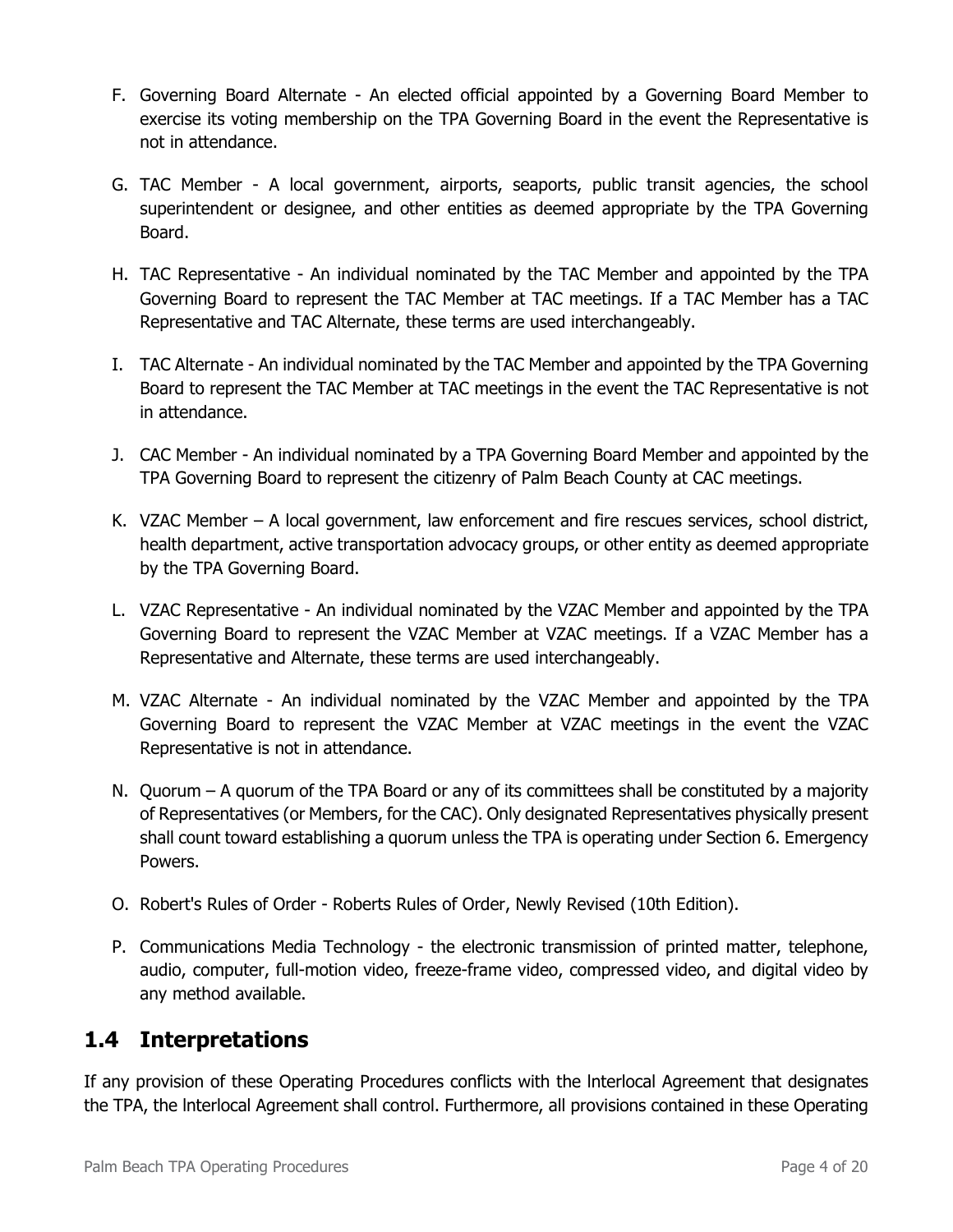Procedures shall be interpreted to be consistent with applicable state and federal law and the TPA's Public Participation Plan (PPP). In the event of a conflict, state or federal law shall control.

## <span id="page-4-0"></span>**Section 2. TPA Governing Board**

#### <span id="page-4-1"></span>2.1 Membership

- A. Number of Governing Board Members The number of Governing Board Members for the TPA shall be as determined by the lnterlocal Agreement, as amended.
- B. Representatives Each Governing Board Member shall designate a Representative and notify the TPA in writing of this designation. The qualifications of Representatives shall be as specified in the lnterlocal Agreement.
- C. Alternates Each Governing Board Member shall designate an Alternate(s) and notify the TPA in writing of this designation. The Alternate must meet the same qualifications as a Representative. An Alternate may serve as a Representative for the Governing Board Member during any meeting or portion of a meeting where that Governing Board Member's Representative is not in attendance.
- D. Term of Office Representatives and Alternates shall serve until the TPA has been notified in writing of a new designation by the Governing Board Member or until their earlier death, resignation, disqualification, incapacity to serve, or removal in accordance with the law.

#### <span id="page-4-2"></span>2.2 Officers

- A. Officers The officers of the TPA shall consist of a Chair, a Vice Chair, and three at-large Representatives of the Governing Board. Together, the officers shall be referred to as the Executive Committee. Not more than two of the officers may be County Commissioners.
- B. Elections The officers shall be elected annually at the last regularly scheduled meeting of the calendar year or earlier if desired by the TPA Governing Board. The newly elected officers shall take office on the first day of the following calendar year or earlier if desired by the TPA Governing Board. Additional elections may be held as necessary if an officer cannot carry out said officer's duties and complete the remainder of the appointed term.
- C. Officer Criteria The Chair must have served on the TPA Governing Board as a Representative for a minimum of one year prior to taking office. All officers must have completed the MPOAC Institute training program for elected officials, attended a national Association of MPOs (AMPO) Conference, or received similar training. The training criteria can be waived by majority vote of the TPA Governing Board.
- D. Terms of Office The term of office for officers shall be until their successors take office as provided in Section 2.2.B.
- E. Duties of the Chair The Chair shall call and preside at TPA Governing Board meetings, set the order of business for each meeting and sign official documents for the TPA. In the Chair's absence, the Vice Chair shall preside and complete all other duties of the Chair. In the absence of both the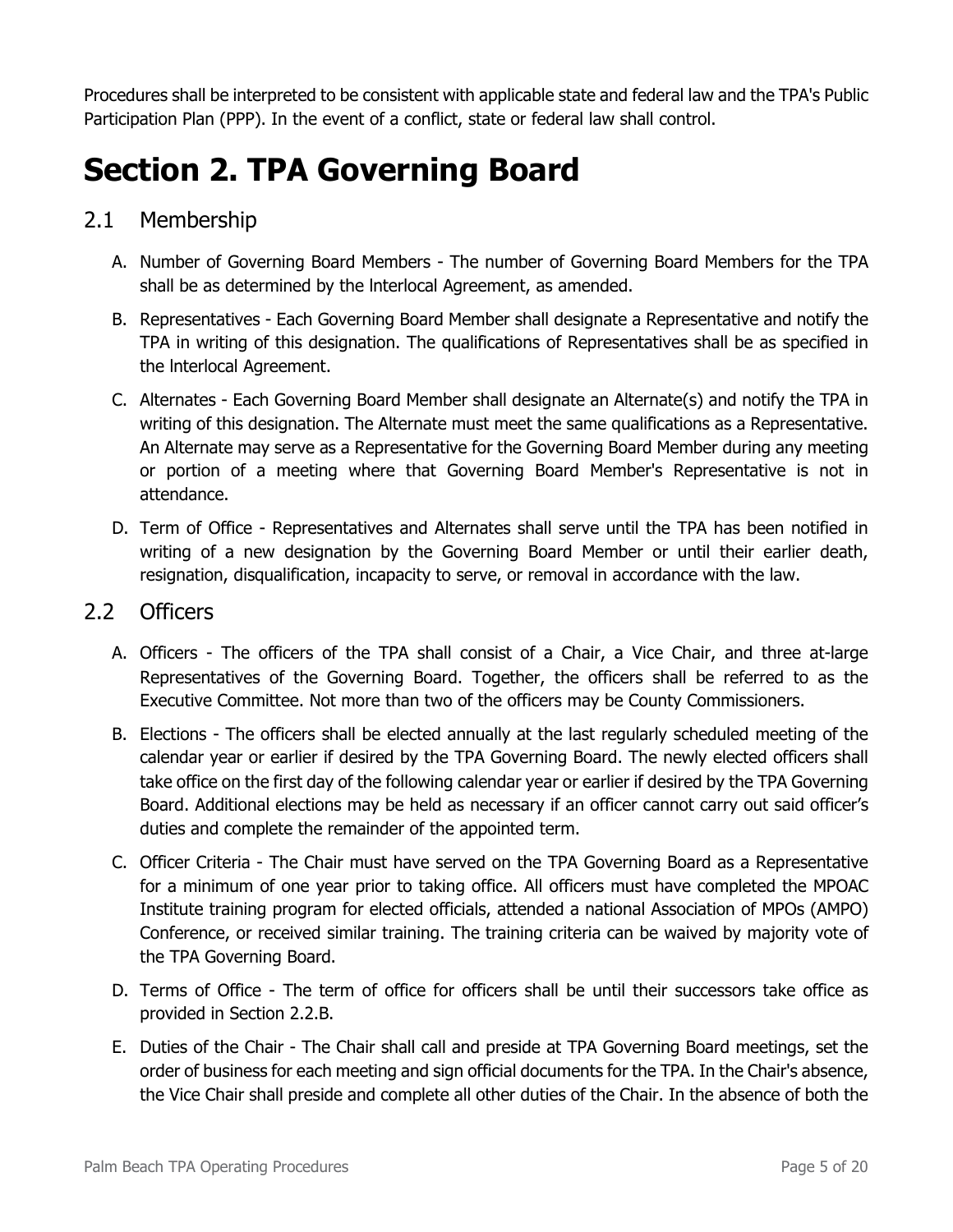Chair and the Vice Chair, the Representatives present shall elect a Chair Pro-Tem to preside and complete all other duties of the Chair.

In the event that the Chair is unable to carry out their duties for the remainder of the term, the Vice Chair shall automatically become Chair and a new Vice Chair shall be elected from the remaining Representatives, including the at-large members of the Executive Committee, for the remainder of the term.

- F. Duties of the Executive Committee The Executive Committee shall:
	- 1. Meet annually to review and recommend updates to the TPA's Strategic Plan for consideration by the Governing Board;
	- 2. Meet as necessary to review and recommend content related to other TPA initiatives (e.g., the 561 Mobility Plan, the Vision Zero Action Plan, transportation surtax funding strategies, and other plans and strategies) for consideration by the Governing Board;
	- 3. Meet as necessary to review and recommend updates to TPA policies and procedures as requested by the Executive Director;
	- 4. Meet as necessary to participate in TPA procurement selection committees as requested by the Executive Director;
	- 5. Meet as necessary to facilitate the process of hiring a new Executive Director, including but not limited to refining the job profile, evaluating candidates, recommending a candidate, negotiating an employment agreement for Board consideration, and recommending an interim director for Board consideration; and
	- 6. Undertake other tasks as may be assigned by the Governing Board.
- G. Agency clerk The TPA Executive Director shall act as the Agency Clerk pursuant to Section 339.175(2)(e), F.S.

#### <span id="page-5-0"></span>2.3 Meetings

- A. Regular Meetings Meetings will be held on the third Thursday of each month, except as noted on the meeting calendar published to the public on the TPA website. The Chair may cancel regular meetings should there be insufficient business on the TPA's tentative agenda or a lack of anticipated quorum.
- B. Special Meetings Special meetings may be called by the Chair with three (3) day notice. Whenever possible, at least seven (7) day notice shall be given.
- C. Workshops Workshops may be called from time to time and shall not require a quorum; however, all workshops shall be noticed in the same manner as regular meetings of the TPA Governing Board. No official actions may be taken at a workshop.
- D. Attendance Each Representative shall be expected to attend each regular meeting. It shall be the obligation of the Representative to provide at least 24-hours advance notice to the TPA when the Representative will not be attending a meeting. It shall be the obligation of a Representative to provide reasonable notice to the Alternate when the Representative will not be attending a meeting. An absence without advance notice or without having an Alternate in attendance will be considered unexcused.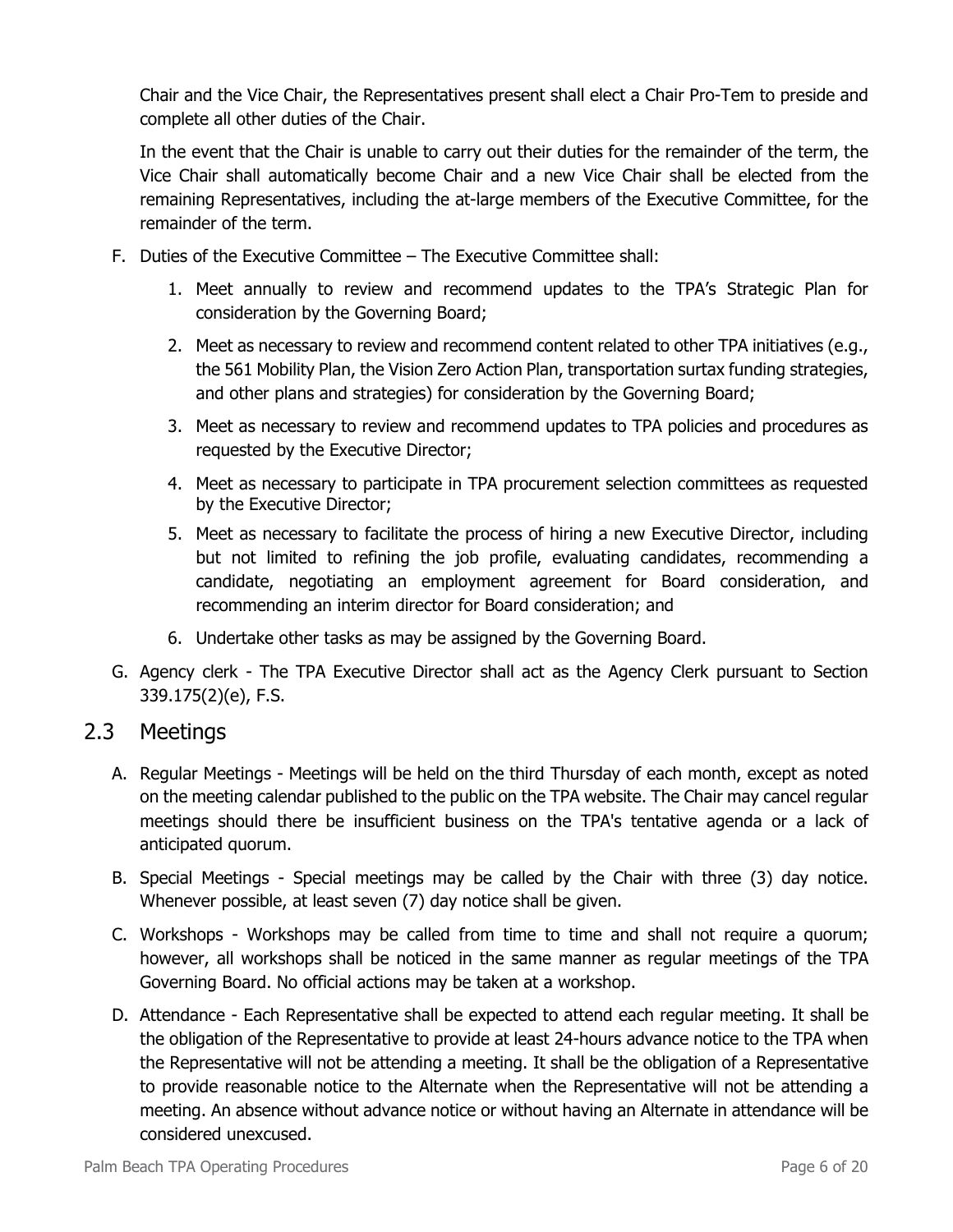When a Representative or Alternate for a Governing Board Member does not attend three (3) consecutive regular meetings, the TPA Executive Director will send a letter to the chief elected officer of the Governing Board Member indicating the number of absences and requesting reaffirmation or reappointment of the Governing Board Member's Representative.

E. Agenda - The Executive Director, in consultation with the Chair, shall create a published list of items for decision (consent and action items), discussion (special presentations, reports, and information items), and receipt without discussion (administrative items) at a meeting. The agenda and any backup material for a TPA Governing Board meeting shall be published on the TPA website seven (7) days prior to the meeting or as early as practicable. Only when extenuating circumstances warrant, a Representative, Alternate, or the TPA Executive Director may propose an additional item or a modification to the agenda at the commencement of a given meeting, subject to approval by a majority of the Representatives/Alternates at the meeting; provided that consideration of such item(s) is consistent with the TPA's PPP noticing requirements.

TPA advisory committee requests to add an item to a TPA Governing Board meeting agenda or to furnish work product (*e.g.*, written report, video, *etc.*) of a specific topic to the TPA Governing Board shall first be approved by the committee in the manner and format in which the matter should be presented.

Organizations wishing to make a presentation to the TPA Governing Board must contact the Executive Director at least ten (10) days prior to the meeting. The Executive Director shall consult with the Chair to determine if the presentation should take place during the public comment period or be added as a regular agenda item. Presentations added to the regular agenda shall be limited to ten (10) minutes or as allowed by the Chair.

Members of the public wishing to add an item to a future agenda must first request the item during a Board meeting by submitting a public comment. The Board will determine whether to add the item to a future meeting.

F. Voting Procedures - The Chair and any Representative may call for a vote on any issue, provided that it is seconded and within the purposes set forth on the agenda. Representatives must be physically present to vote unless a Representative is approved to participate remotely by the physically present Representatives. At any given meeting, if a Representative(s) is absent, the Alternate(s), may vote in place of the absent Representative(s).

Voting shall be by voice, but the minutes shall contain sufficient detail to record the vote of each Representative/Alternate. A Roll Call vote shall be held upon the request of the Chair, a Representative, or the TPA Executive Director. Pursuant to Section 339.175(13) F.S. a recorded roll call vote shall be taken for the Long Range Transportation Plan (LRTP), the Transportation Improvement Program (TIP), and any corresponding amendments. A tie vote shall be interpreted as a failure to pass.

Any Representative who voted on the prevailing side may make a motion for reconsideration at the meeting during which the vote was taken or at the next regularly scheduled meeting unless the action for which the vote was taken has been completed by the next regularly scheduled meeting and cannot be undone. A Representative desiring to request reconsideration of a matter shall advise the Executive Director no less than ten (10) days prior to the meeting. The Executive Director shall endeavor to provide notice of the request to the TPA Governing Board Members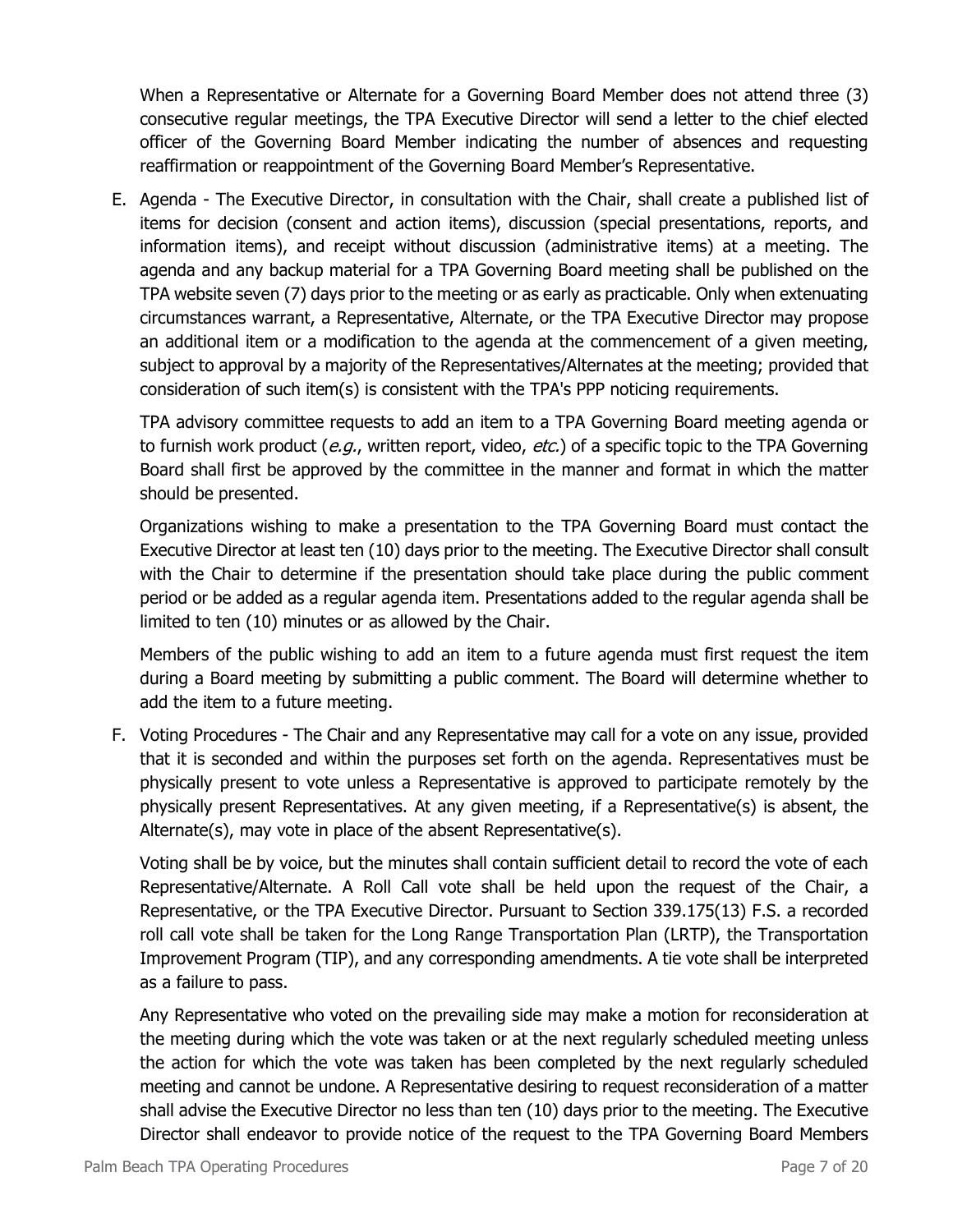prior to the meeting. Any Representative who was not present at the meeting at which the vote was taken shall be deemed to be on the prevailing side unless the absence was unexcused. A motion to reconsider cannot be renewed if it has been voted on and defeated except by unanimous consent of those present at the meeting.

Board Representatives/Alternates may not abstain from voting, unless the Representative/Alternate has a voting conflict of interest as defined by Section 112.3143, F.S., or unless the matter is quasi-judicial in nature and the abstention is to avoid prejudice or bias as provided in Section 286.012, F.S. If a Representative/Alternate abstains from voting, the Representative/Alternate must declare the conflict at the introduction of the item and not participate in the discussion of the item. The Representative/Alternate must then submit a completed Florida Commission on Ethics - Form 8B to the TPA Agency Clerk within 15 days after the abstention occurs.

In the absence of any direction from these Operating Procedures or other duly adopted voting procedures pursuant to certain approval actions, Robert's Rules of Order will designate procedures governing voting over any TPA Governing Board, advisory committee, subcommittee or ad hoc committee meeting. In the interest of efficiency or flexibility, a majority consensus of the TPA Governing Board may approve departures from Robert's Rules of Order.

Proxy and absentee voting are not permitted.

- G. Public Comment Procedures All TPA Governing Board meetings shall be open to the public. Members of the public are permitted to speak on any topics not on the Agenda during the General Public Comment period by providing a Speaker Card to the Executive Director or designee prior to the commencement of the meeting. Members of the public are allowed to speak on agenda items following presentation of the item to the TPA Governing Board but prior to Representative discussion, by providing a Speaker Card to the Executive Director or designee prior to the presentation of the item. Public comment shall be limited to three (3) minutes. The deadlines for submitting a Speaker Card and time limits for public comment may be waived by the Chair.
- H. Florida's Open Meetings Law Every Representative/Alternate shall comply with the State's Open Meetings Law. This includes not discussing current board items or other matters that may foreseeably come before the TPA Governing Board for action with other members outside of a noticed meeting.

#### <span id="page-7-0"></span>2.4 TPA Board Committees

As necessary, the TPA Governing Board may establish a committee of Representatives and/or Alternates to investigate and report on specific subject areas of interest to the TPA Governing Board.

A TPA Board Committee shall consist of at least three (3) Representatives and/or Alternates. A majority of the committee members must be physically present for the committee to take formal action. The committee shall meet and establish a chair and vice chair. The chair or vice chair shall report to the TPA Governing Board at its next regular meeting on the committee's activities.

A TPA Board Committee's authority shall be limited to making recommendations regarding items to be considered by the TPA Governing Board.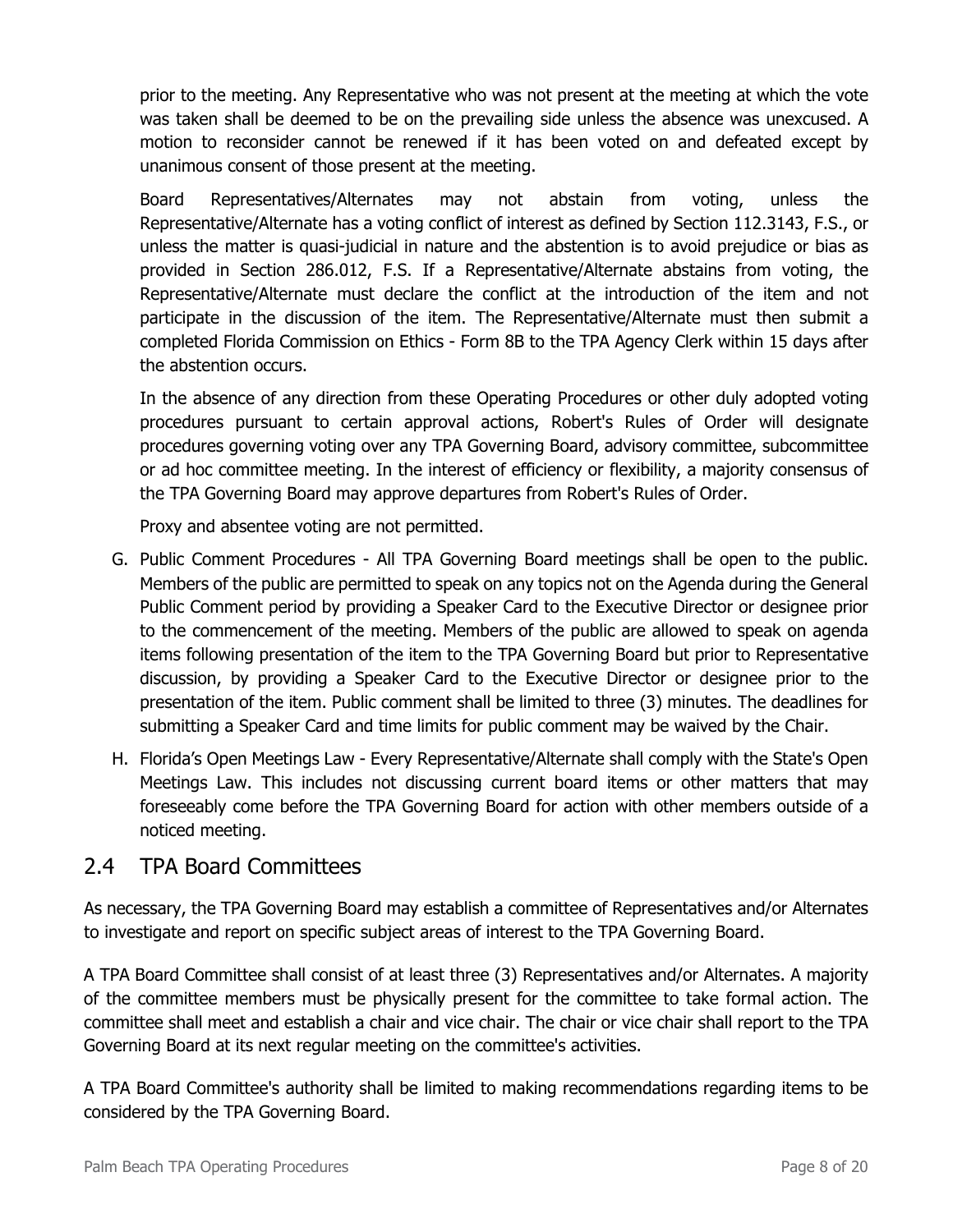#### <span id="page-8-0"></span>2.5 TPA Advisory Committees and Ad Hoc Committees

The TPA Governing Board relies on the standing advisory committees as outlined below to review and make recommendations regarding items to be considered by the TPA Governing Board. No advisory committee member may serve on more than one advisory committee to the TPA Governing Board at any time; however, advisory committee members may serve on more than one ad hoc committee in addition to serving on an advisory committee.

- A. Technical Advisory Committee (TAC) The TAC is comprised of representatives of local governments, airports, seaports, public transit agencies, the school superintendent or designee, and other entities as deemed appropriate by the TPA Board pursuant to Section 339.175(6)(d), F.S.
- B. Citizen's Advisory Committee (CAC) The CAC is responsible for providing the TPA Governing Board with a "citizen's eye" view of ongoing transportation issues in Palm Beach County. Members are appointed by the TPA Governing Board according to required special designations in accordance with Section 339.175(e.)1., F.S. and other categories as identified by the TPA Governing Board.
- C. Vision Zero Advisory Committee (VZAC) The VZAC is comprised of county and municipal planners, law enforcement and fire rescues services, school district, health department, active transportation advocacy groups, or other entity as deemed appropriate by the TPA Governing Board to advance those elements of the TPA's Vision Zero Action Plan oriented around pedestrian and bicycle safety.

From time to time, an advisory committee or the Executive Director may form an ad hoc committee for the purpose of investigating specific subject areas of interest. Ad hoc committees shall report to the advisory committee(s) on their activities at the next available meeting.

#### <span id="page-8-1"></span>2.6 Transportation Disadvantaged Local Coordinating Board (LCB)

The TPA Governing Board is the Designated Official Planning Agency (DOPA) for the Palm Beach County Transportation Disadvantaged (CTD) program, as designated by the Florida Commission for the Transportation Disadvantaged. In accordance with Section 427.0157, F.S., all members of the LCB shall be appointed by the DOPA. Membership and conduct are established by separate by-laws adopted by the LCB.

The LCB is an advisory body to the CTD and identifies local service needs and provides information, advice and direction to the Palm Beach County Community Transportation Coordinator (CTC) on the coordination of services to be provided to the transportation disadvantaged through the Florida Coordinated Transportation System.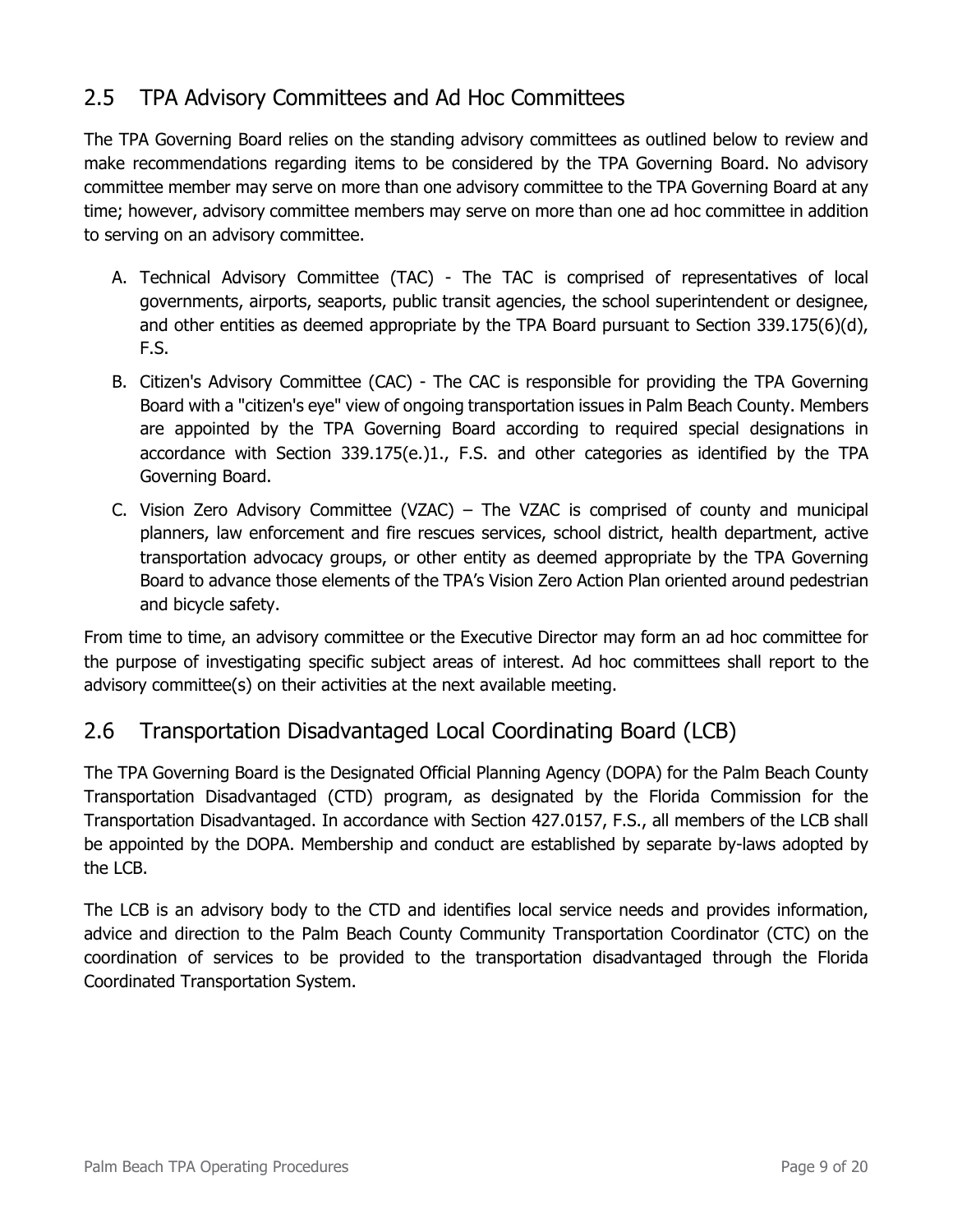## <span id="page-9-0"></span>**Section 3. Technical Advisory Committee (TAC)**

#### <span id="page-9-1"></span>3.1 Role and Function

Pursuant to Section 339.175(6)(d), F.S., the TAC provides technical review, comments and recommendations regarding items to be considered by the TPA Governing Board, including transportation plans, programs, studies, and other appropriate documents and regional transportation issues. The TAC addresses other matters and concerns when directed by the TPA Governing Board. It shall be the function of the TAC to provide technical review and make recommendations to the TPA Governing Board regarding:

- Long Range Transportation Plans (LRTP) goals, objectives, performance measures, targets and desired and cost feasible projects and programs;
- Priority Project Lists, Transportation Improvement Programs (TIP), and Unified Planning Work Programs (UPWP);
- Objective Scoring system used to rank project applications submitted for funding through the annual Local Initiatives (LI) Program and State Road Modifications Program (SRM);
- Other TPA-led transportation plans, studies and reports;
- Transportation plans, studies, reports, and project designs presented to the TPA by partner agencies (FDOT, PBC Engineering, Municipalities, SFRTA, Palm Tran, Seaport, Airport, etc.);
- Regional transportation plans, studies, reports, and projects; and
- Proposed TPA policy or position statements.

#### <span id="page-9-2"></span>3.2 Membership

- A. Number of TAC Members The number of TAC Members shall be as determined by the TPA Governing Board. An agency seeking membership on the TAC shall submit a written request to the TPA for consideration and approval by the TPA Governing Board. The TPA Governing Board has final approval of membership in accordance with Section 339.175(6)(d), F.S. If FDOT seeks membership on the TAC, their Representative and Alternate would serve as a non-voting adviser.
- B. TAC Representatives Each TAC Member shall nominate a TAC Representative by submitting a written nomination and a description of the individual's credentials to the TPA for consideration and approval by the TPA Governing Board. No advisory committee Representative may serve on more than one advisory committee to the TPA Governing Board at any time. The membership of the technical advisory committee must include, whenever possible, planners; engineers; representatives of local aviation authorities, port authorities, and public transit authorities or representatives of aviation departments, seaport departments, and public transit departments of municipal or county governments, as applicable; the school superintendent of each county within the jurisdiction of the MPO or the superintendent's designee; and other appropriate representatives of affected local governments.
- C. TAC Alternates Each TAC Member may nominate a TAC Alternate(s) by submitting a written nomination and a description of the individual's credentials to the TPA for consideration and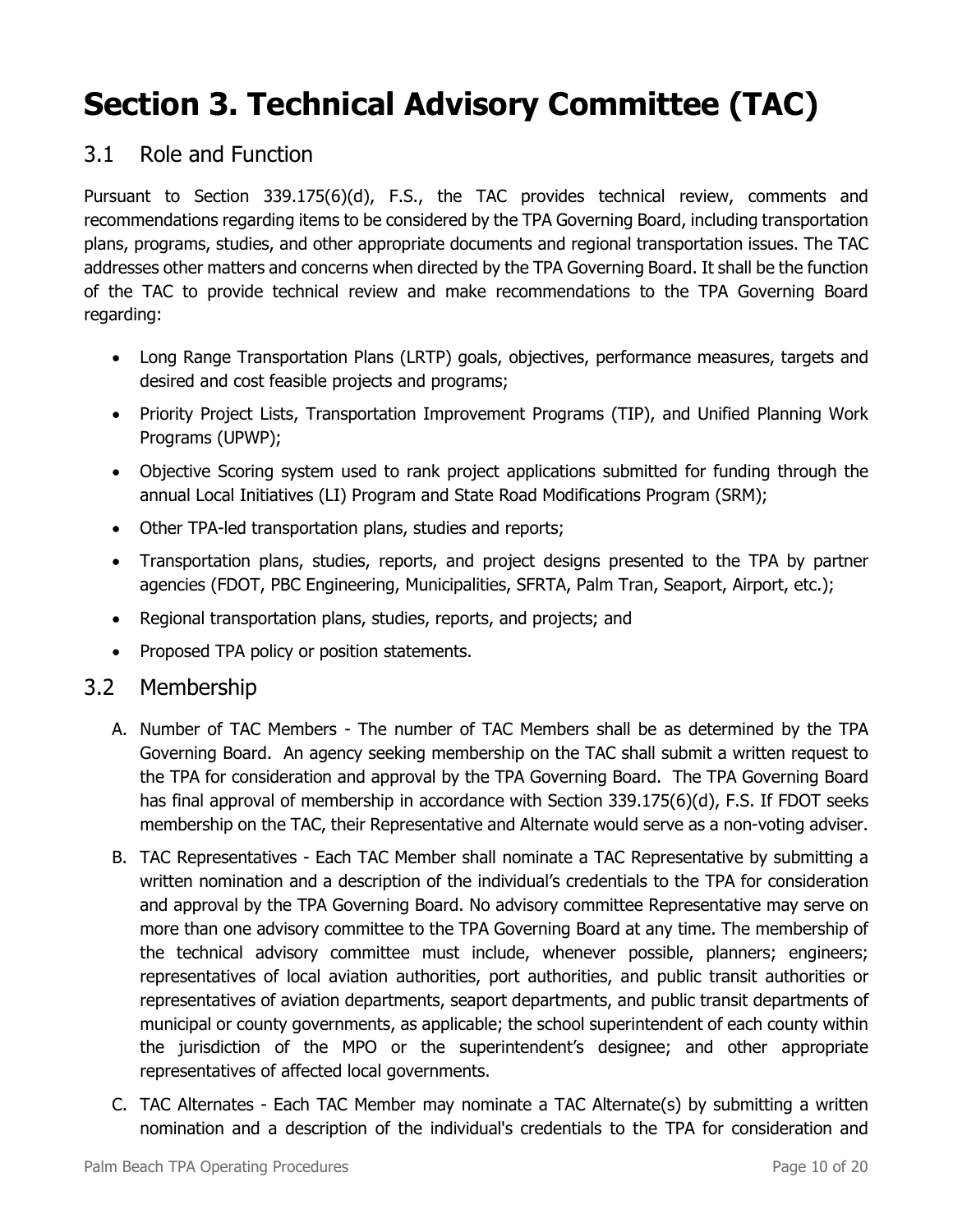approval by the TPA Governing Board. The Alternate must meet the same qualifications as a TAC Representative. A TAC Alternate may serve as a TAC Representative for the TAC Member during any meeting, or portion of a meeting, where that TAC Representative is not in attendance. No advisory committee Alternate may serve on more than one advisory committee to the TPA Governing Board at any time.

D. Term Limits for TAC Representatives and Alternates - TAC Representatives and Alternates shall serve at the pleasure of the TPA Governing Board for a three (3) year term. TAC Representatives and TAC Alternates may be reappointed by the TPA Governing Board and are not required to submit an updated letter of request or credentials.

#### <span id="page-10-0"></span>3.3 Officers

- A. Officers The officers of the TAC shall consist of a Chair and a Vice Chair.
- B. Elections The officers shall be elected annually at the last regularly scheduled meeting of the calendar year. The newly elected officers shall take office at the first regularly scheduled meeting of the following calendar year. Additional elections may be held as necessary if an officer cannot carry out their duties and complete the remainder of the appointed term.
- C. Terms of Office The term of office for officers shall be one (1) calendar year.
- D. Duties of Officers The Chair shall call and preside TAC meetings and sign official documents for the TAC. In the Chair's absence, the Vice Chair shall preside and complete all other duties of the Chair. In the absence of both the Chair and the Vice Chair, the Representatives present shall elect a Chair Pro-Tem to preside and complete all other duties of the Chair.

In the event that the Chair is unable to carry out their duties for the remainder of the term, the Vice Chair shall automatically become Chair and a new Vice Chair shall be elected for the remainder of the term.

#### <span id="page-10-1"></span>3.4 Meetings

- A. Regular Meetings Meetings will be held on the first Wednesday of each month, except as noted on the meeting calendar published to the public on the TPA website. A quorum is required to vote on issues for recommendation to the TPA Board. If a quorum cannot be established, action items on the agenda will receive a consensus which will be forwarded to the TPA Board. The TPA Executive Director may cancel regular meetings should there be insufficient business on the TAC agenda or an anticipated lack of quorum.
- B. Special Meetings Special meetings may be called by the Chair with three (3) days of notice given prior to the meeting. Whenever possible, at least seven (7) days of notice shall be given prior to the meeting.
- C. Attendance Each TAC Representative shall be expected to attend each regular meeting. It shall be the obligation of a TAC Representative to provide reasonable notice to the TAC Alternate when the TAC Representative will not be attending a meeting, and to provide at least 24-hours advance notice to the TPA when neither a TAC Representative nor TAC Alternate will be attending a meeting. An absence without advance notice and without having a TAC Alternate in attendance will be considered unexcused.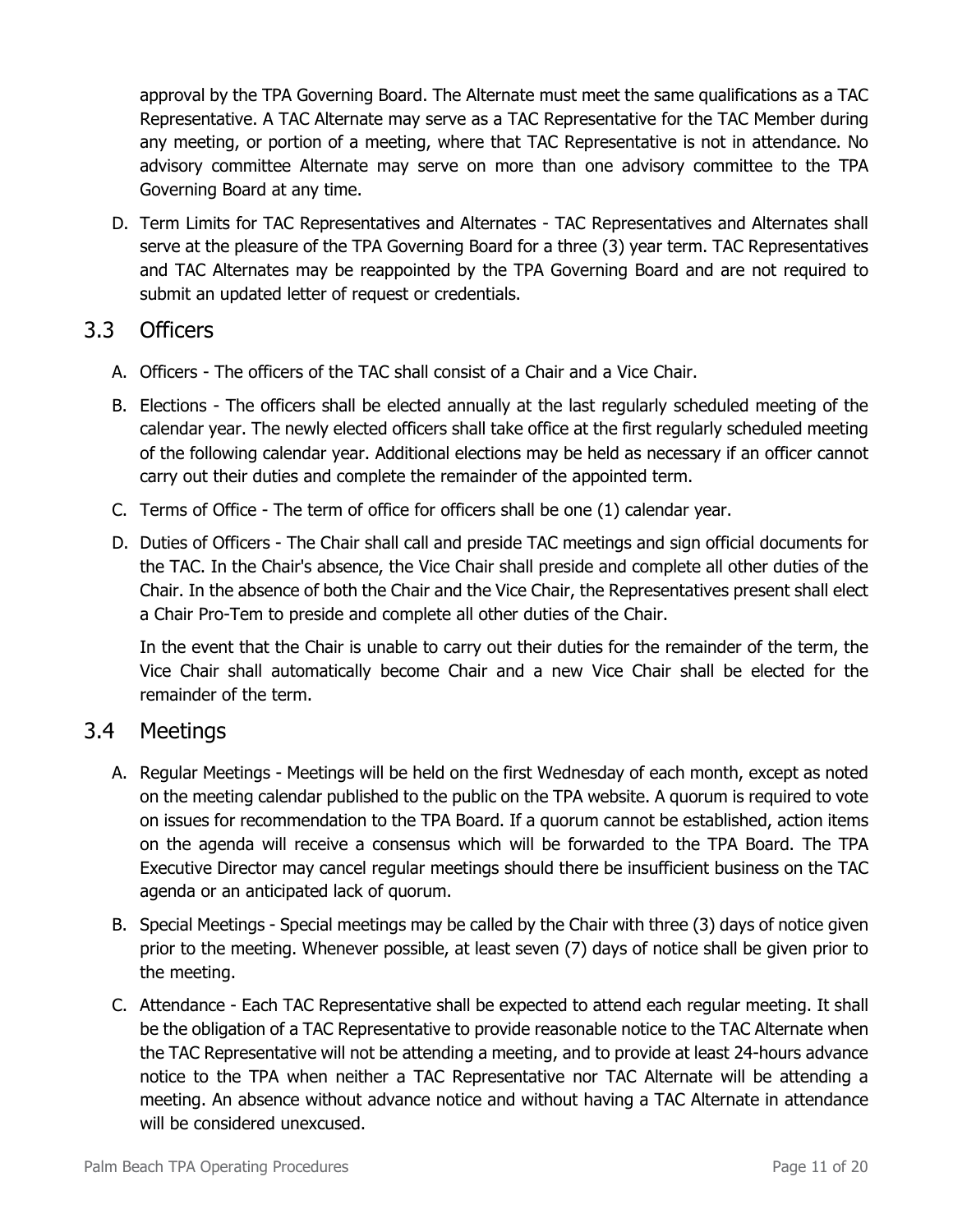TAC Representatives shall be automatically removed for lack of attendance. Lack of attendance is defined as unexcused absence at three (3) consecutive meetings. Further, TAC Members that do not have a TAC Representative or TAC Alternate for three (3) consecutive meetings will be presented to the TPA Board for consideration and removal from the committee.

D. Agenda - The TPA staff, in consultation with the Chair, shall create a published list of items for decision (consent and action items), discussion (special presentations, reports, and information items), and receipt without discussion (administrative items) at a meeting. The agenda and any backup material for a TAC meeting shall be published for the public on the TPA website at least seven (7) days prior to the meeting, or as early as practicable. When good cause is shown in the judgment of the TAC, at the request of a TAC Representative, TAC Alternate, or the TPA Executive Director, an additional item(s) may be added to the agenda prior to adoption of the agenda for a given meeting. Addition of an item to the agenda is subject to approval by a majority of the TAC Representatives/Alternates voting at the meeting, provided that consideration of such item(s) is consistent with the TPA's Public Participation Plan noticing requirements.

In the event a TAC member desires to have an item added to a TAC meeting agenda or to furnish work product (e.g., written report, video, etc.) of a specific topic to the TAC, it shall first be approved by the TAC. The item or work product may be added as an agenda item to a future TAC meeting agenda by a TAC member first making the request at a TAC meeting during the member comments section. The TAC will determine whether to add the item or work product to a future meeting and the manner and format in which the matter should be presented.

Organizations wishing to make a presentation to the TAC, must contact the TPA Executive Director at least ten (10) days prior to the meeting.

E. Voting Procedures - The Chair and any TAC Representative may call for a vote on any issue, provided that it is seconded and within the purposes set forth on the agenda. At any given meeting, if a TAC Representative(s) is absent, the TAC Alternate(s), may vote in place of the absent Representative(s).

Voting shall be by voice but the minutes shall contain sufficient detail to record the vote of each TAC Representative/Alternate. A Roll Call vote shall be held upon the request of the Chair, a TAC Representative, or the TPA Executive Director. A tie vote shall be interpreted as a failure to approve the motion made.

Any TAC Representative who voted on the prevailing side may make a motion for reconsideration at the meeting during which the vote was taken or at the next regularly scheduled meeting, unless the action for which the vote was taken has been executed by the next regularly scheduled meeting and cannot be undone. A TAC Representative desiring to request reconsideration of a matter shall advise the Executive Director no less than ten (10) days prior to the meeting. The TPA Executive Director shall endeavor to provide notice of the request to the TAC Members prior to the meeting. Any TAC Representative who was not in attendance at the meeting at which the vote was taken shall be deemed to be on the prevailing side, unless the absence was unexcused. A motion to reconsider cannot be renewed if it has been voted on and defeated, except by unanimous consent of those voting TAC Representatives present at the meeting. Proxy and absentee voting are not permitted.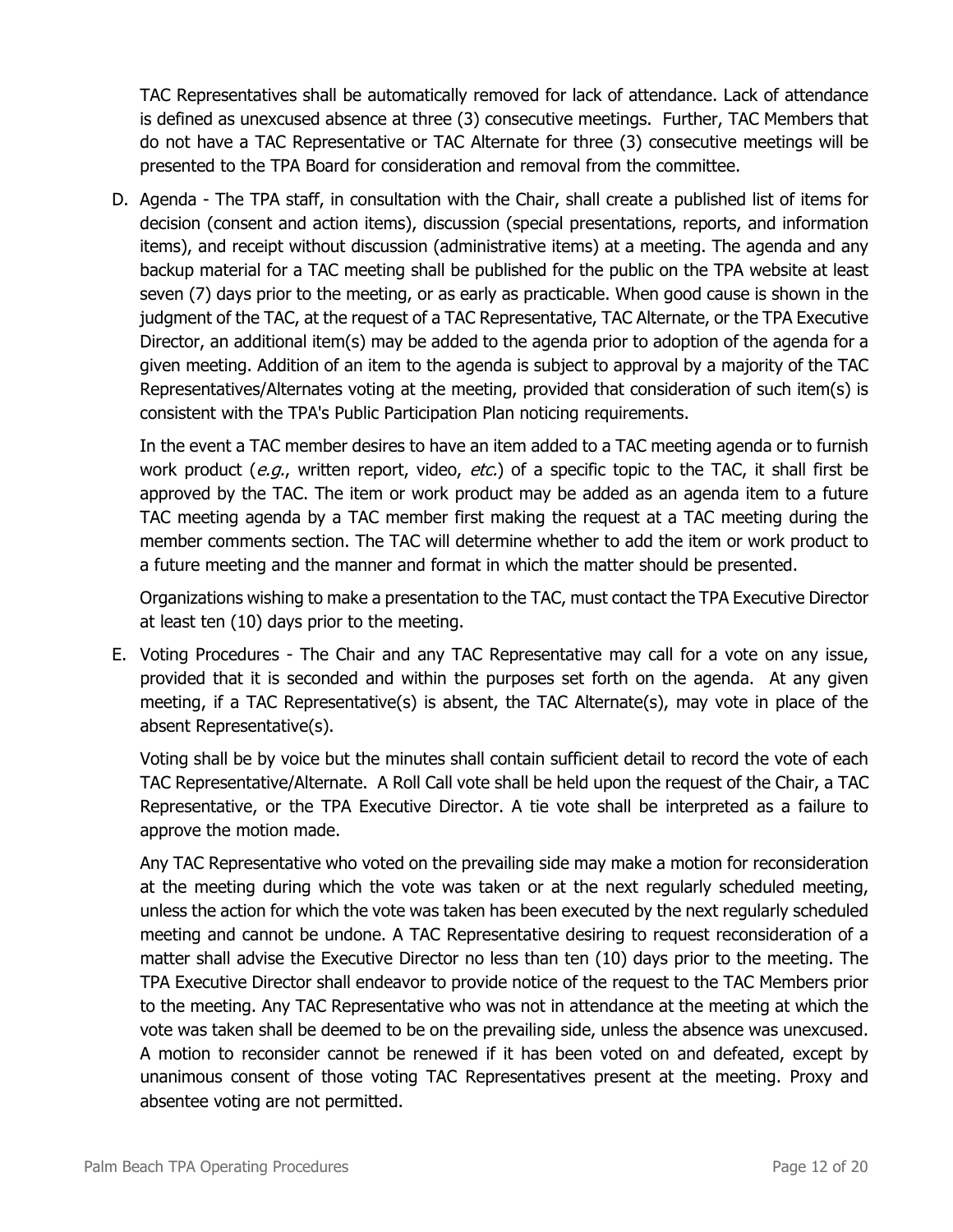TAC Representatives/Alternates may not abstain from voting, unless the Representative/Alternate has a voting conflict of interest as defined by Section 112.3143, F.S. or unless the matter is quasijudicial in nature and the abstention is to avoid prejudice or bias as provided in Section 286.012, F.S.

If a TAC Representative/Alternate is going to abstain from voting, the member must declare the conflict at the beginning of the public meeting and not participate in the discussion of the item. The Representative/Alternate must then submit a completed Florida Commission on Ethics - Form 8B to the TPA secretary within 15 days after the abstention occurs.

- F. Public Comment Procedures All TAC meetings shall be open to the public. Members of the public are permitted to speak on any topics not on the agenda during the General Public Comment period by providing a Speaker Card to the TPA Executive Director, or the Executive Director's designee, prior to the commencement of, or during, the meeting. Members of the public may speak on agenda items following presentation of the item to the TAC by providing a Speaker Card to the TPA Executive Director, or the Director's designee. Public comment shall be limited to three (3) minutes unless the Chair authorizes an extension of time.
- G. Florida's Open Meetings Law Every TAC Representative/Alternate shall comply with the State's Open Meetings Law. This includes not discussing current agenda items or other matters that may foreseeably come before the TAC for action with other TAC Representatives outside of a noticed meeting.

## <span id="page-12-0"></span>**Section 4. Citizen's Advisory Committee (CAC)**

#### <span id="page-12-1"></span>4.1 Role and Function

Pursuant to Section 339.175(6)(e), F.S., the CAC reviews and makes recommendations regarding items to be considered by the TPA Governing Board with respect to the concerns of the various segments of the community regarding their transportation needs. It shall be the function of the CAC to provide citizen's review and make recommendations to the TPA Governing Board regarding:

- Public Participation Plan (PPP) development, implementation and modification;
- Policies and/or Projects contained within the TPA's Long Range Transportation Plans (LRTP), Priority Project Lists, Transportation Improvement Programs (TIP), and Unified Planning Work Programs (UPWP);
- Other TPA-led transportation plans, studies and reports;
- Transportation plans, studies, reports, and project designs presented to the TPA by partner agencies (FDOT, PBC Engineering, Municipalities, SFRTA, Palm Tran, Seaport, Airport, etc.);
- Regional transportation plans, studies, reports, and projects; and
- Proposed TPA policy or position statements.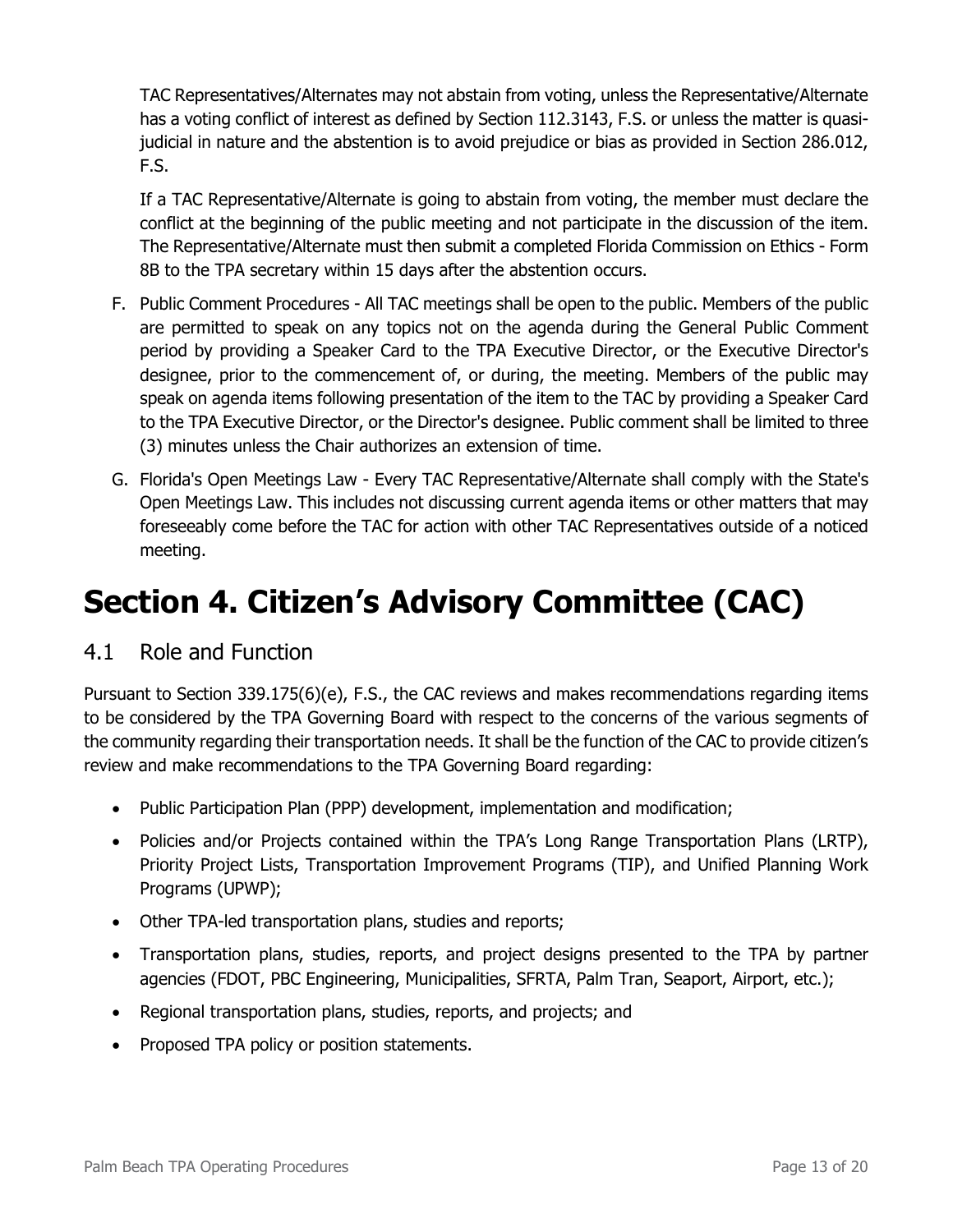#### <span id="page-13-0"></span>4.2 Membership

A. Number of CAC Members - The CAC is comprised of up to twenty-one (21), and no less than eleven (11) CAC Members, representing a diverse segment of Palm Beach County's citizenry.

CAC Members - Each TPA Governing Board Member may nominate one CAC Member via submittal of a written request to the TPA along with a concise summary of the nominee's credentials for consideration and approval by the TPA Governing Board. When nominating CAC Members, TPA Governing Board members shall ensure adequate representation for minorities, the elderly and the handicapped in accordance with F.S. 339.175, Section (6)(e)1. Additionally, TPA Governing Board member nominations shall promote representation for environmental issues, business interests, the construction and development industry, the freight and goods movements industry, and private transportation providers as well as the general public. All CAC Members shall be residents and electors of Palm Beach County. A CAC Member cannot be an elected official or directly employed by an elected official. No advisory committee member may serve on more than one advisory committee to the TPA Governing Board at any time. The TPA Governing Board shall have the authority to grant waivers to the CAC membership requirements.

B. Term Limits for CAC Members - CAC Members shall serve at the pleasure of the TPA Governing Board for a three (3) year term. CAC Members may be reappointed by the TPA Governing Board.

#### <span id="page-13-1"></span>4.3 Officers

- A. Officers The officers of the CAC shall consist of a Chair and a Vice Chair.
- B. Elections The officers shall be elected annually at the last regularly scheduled meeting of the calendar year. The newly elected officers shall take office at the first regularly scheduled meeting of the following calendar year. Additional elections may be held as necessary if an officer cannot carry out their duties and complete the remainder of the appointed term.
- C. Terms of Office The term of office for officers shall be one (1) calendar year.
- D. Duties of Officers The Chair shall call and preside at CAC meetings and sign official documents for the CAC. In the Chair's absence, the Vice Chair shall preside and complete all other duties of the Chair. In the absence of both the Chair and the Vice Chair, the Members present shall elect a Chair Pro-Tem to preside and complete all other duties of the Chair.

In the event that the Chair is unable to carry out their duties for the remainder of the term, the Vice Chair shall automatically become Chair and a new Vice Chair shall be elected for the remainder of the term.

#### <span id="page-13-2"></span>4.4 Meetings

A. Regular Meetings - Meetings will be held on the first Wednesday of each month, except as noted on the meeting calendar published to the public on the TPA website. A quorum is required to vote on issues for recommendation to the TPA Board. If a quorum cannot be established, action items on the agenda will receive a consensus, which will be forwarded to the TPA Board. The TPA Executive Director may cancel regular meetings should there be insufficient business on the CAC agenda or a lack of anticipated quorum.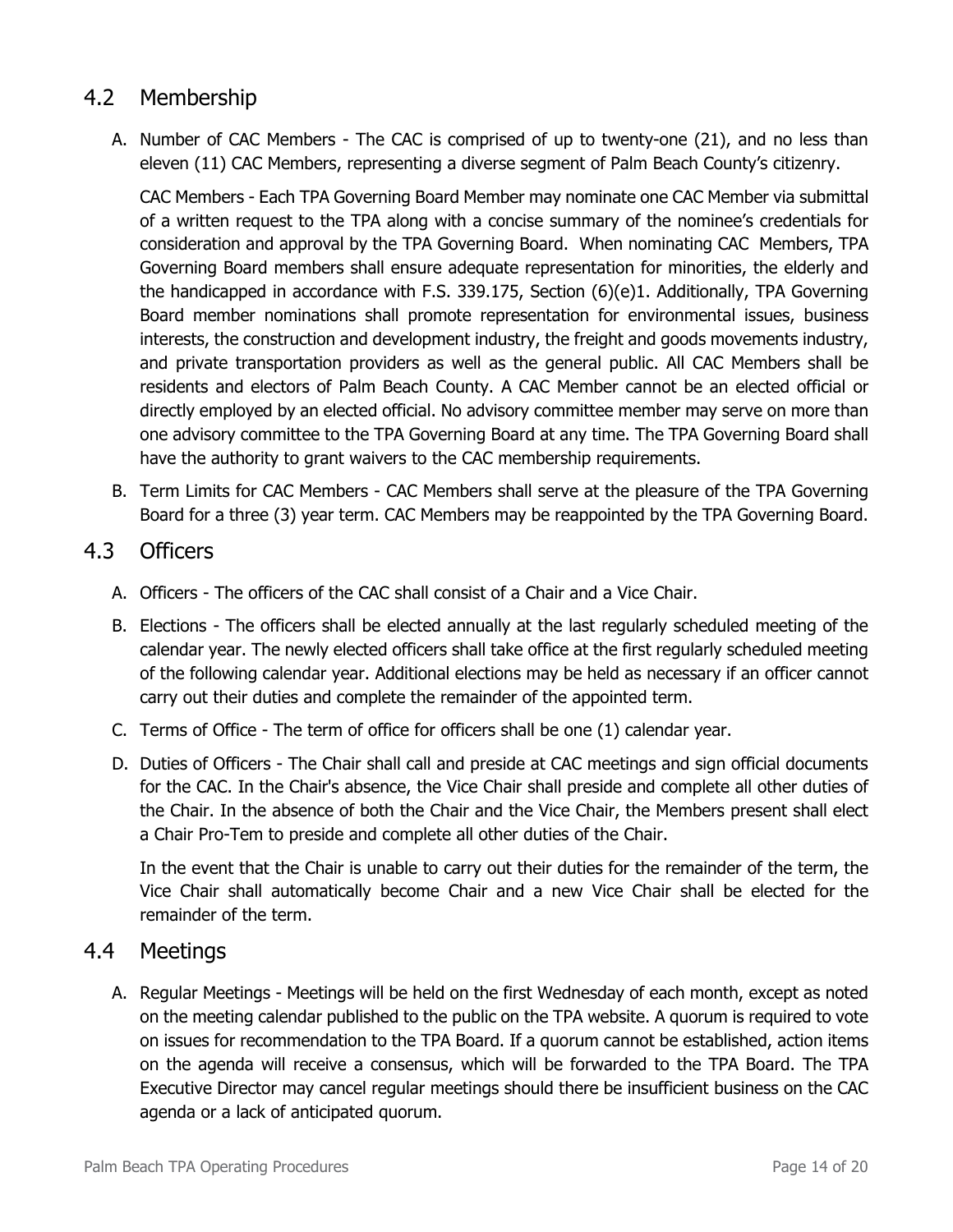- B. Special Meetings Special meetings may be called by the Chair with three (3) day notice. Whenever possible, at least seven (7) day notice shall be given.
- C. Attendance Each CAC Member shall be expected to attend each regular meeting. It shall be the obligation of the CAC Member to provide at least 24-hours advance notice to the TPA when the Member will not be attending a meeting. An absence without advance notice will be considered unexcused.

CAC Members are expected to attend scheduled meetings on a regular basis. CAC Members shall be automatically removed for lack of attendance. Lack of attendance is defined as unexcused absence at three (3) consecutive meetings.

Additionally, when a CAC Member does not attend three (3) consecutive meetings for any reason, the TPA will send a letter to the CAC Member indicating the number of absences and requesting reaffirmation of the CAC Member's intent to serve on the committee.

D. Agenda - The TPA staff, in consultation with the Chair, shall create a published list of items for decision (consent and action items), discussion (special presentations, reports, and information items), and receipt without discussion (administrative items) at a meeting. The agenda and any backup material for a CAC meeting shall be published for the public on the TPA website at least seven (7) days prior to the meeting, or as early as practicable. When good cause is shown in the judgment of the CAC a CAC Member, or the TPA Executive Director, may propose an additional item(s) be added to the agenda prior to adoption of the agenda for a given meeting. Additional of an item to the agenda is, subject to approval by a majority of the Members voting at the meeting; provided that consideration of such item(s) is consistent with the TPA's Public Involvement Plan noticing requirements.

In the event a CAC member desires to have an item added to a CAC meeting agenda or to furnish work product (e.g., written report, video, etc.) of a specific topic to the CAC, it shall first be approved by the CAC. The item or work product may be added as an item to a future CAC agenda by a CAC member first making the request at a CAC meeting during the member comments section. The CAC will determine whether to add the item or work product to a future meeting agenda and the manner and format in which the matter should be presented.

Organizations wishing to make a presentation to the CAC must contact the TPA Executive Director at least ten (10) days prior to the meeting.

E. Voting Procedures - The Chair and any CAC Member may call for a vote on any issue, provided that it is seconded and within the purposes set forth on the agenda.

Voting shall be by voice but the minutes shall contain sufficient detail to record the vote of each Member. A Roll Call vote shall be held upon the request of the Chair, a CAC Member, or the TPA Executive Director. A tie vote shall be interpreted as a failure to pass.

Any CAC Member who voted on the prevailing side may make a motion for reconsideration at the meeting during which the vote was taken or at the next regularly scheduled meeting unless the action for which the vote was taken has been completed by the next regularly scheduled meeting and cannot be undone. A CAC Member desiring to request reconsideration of a matter shall advise the Executive Director no less than ten (10) days prior to the meeting. The TPA Executive Director shall endeavor to provide notice of the request to the CAC Members prior to the meeting. Any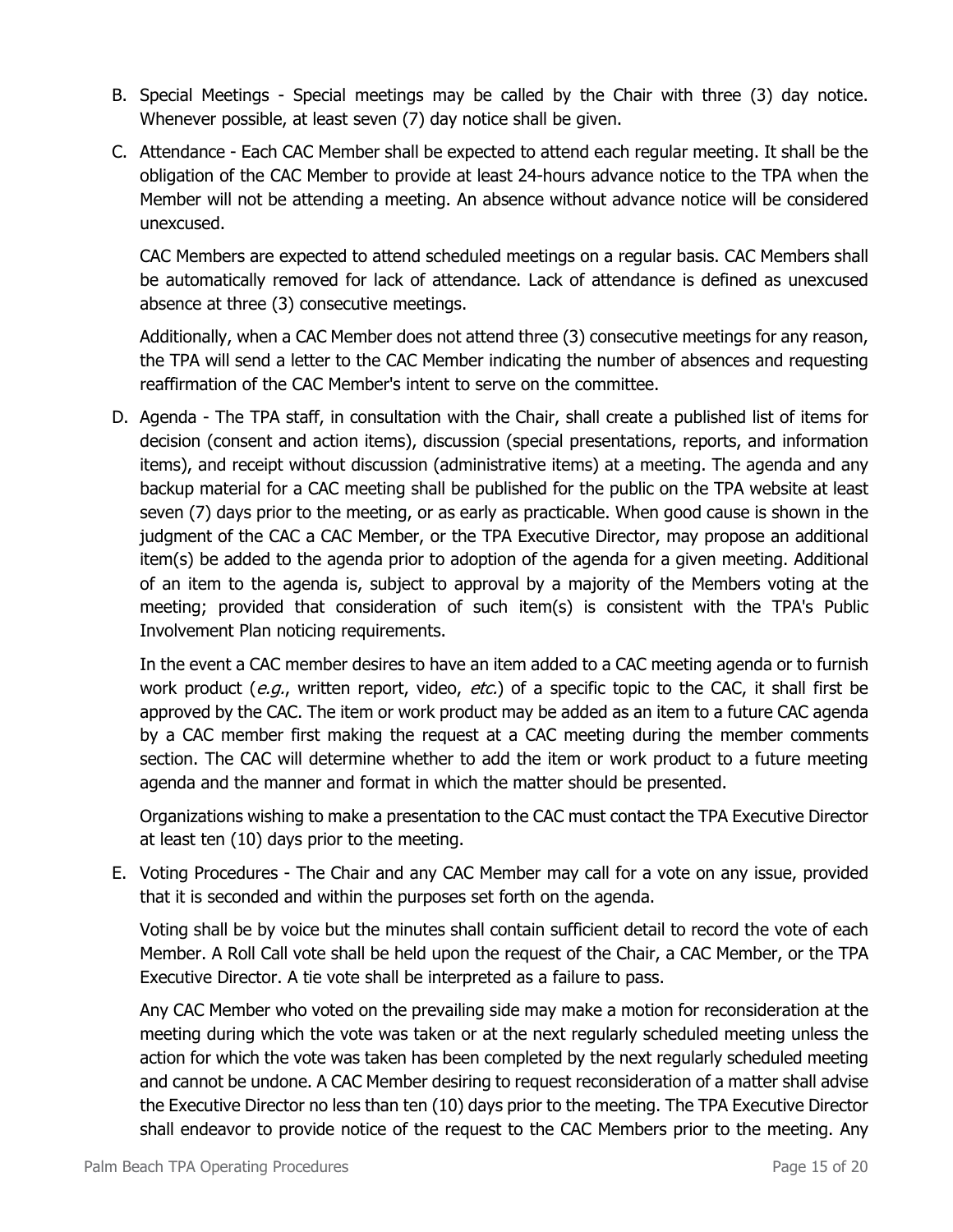CAC Member who was not present at the meeting at which the vote was taken shall be deemed to be on the prevailing side unless the absence was unexcused. A motion to reconsider cannot be renewed if it has been voted on and defeated except by unanimous consent of those voting Members present at the meeting. Proxy and absentee voting are not permitted.

CAC Members may not abstain from voting, unless the Member has a voting conflict of interest as defined by Section 112.3143, F.S., or unless the matter is quasi-judicial in nature and the abstention is to avoid prejudice or bias as provided in Section 286.012, F.S.

If a CAC Member is going to abstain from voting, the member must declare the conflict at the beginning of the public meeting and not participate in the discussion of the item. The member must then submit a completed Florida Commission on Ethics - Form 8B to the TPA secretary within 15 days after the abstention occurs.

- F. Public Comment Procedures All CAC meetings shall be open to the public. Members of the public are permitted to speak on any topics not on the agenda during the General Public Comment period by providing a Speaker Card to the TPA Executive Director, or the Executive Director's designee, prior to the commencement of, or during, the meeting. Members of the public may speak on agenda items following presentation of the item to the CAC by providing a Speaker Card to the TPA Executive Director, or the Director's designee. Public comment shall be limited to three (3) minutes unless the Chair authorizes an extension of time.
- G. Florida's Open Meetings Law Every CAC Member shall comply with the State's Open Meetings Law. This includes not discussing current agenda items or other matters that may foreseeably come before the CAC for action with other CAC Members outside of a noticed meeting.

## <span id="page-15-0"></span>**Section 5. Vision Zero Advisory Committee (VZAC)**

#### <span id="page-15-1"></span>5.1 Role and Function

The VZAC serves in an advisory capacity to the TPA Governing Board to advance those elements of the TPA's Vision Zero Action Plan oriented around pedestrian and bicycle safety, and to address other matters and concerns when directed by the TPA. It shall be the function of the VZAC to review and make recommendations to the TPA Governing Board regarding the non-motorized elements of:

- Objective Scoring system used to rank project applications submitted for funding through the annual Transportation Alternatives Program and project rankings;
- The TPA's Long Range Transportation Plans (LRTP), Priority Project Lists, Transportation Improvement Programs (TIP), and Unified Planning Work Programs (UPWP);
- Other TPA-led transportation plans, studies and reports;
- Transportation plans, studies, reports, and project designs presented to the TPA by partner agencies (FDOT, PBC Engineering, Municipalities, SFRTA, Palm Tran, Seaport, Airport, etc.);
- Regional transportation plans, studies, reports, and projects; and
- Other items of interest as determine by the TPA or the VZAC.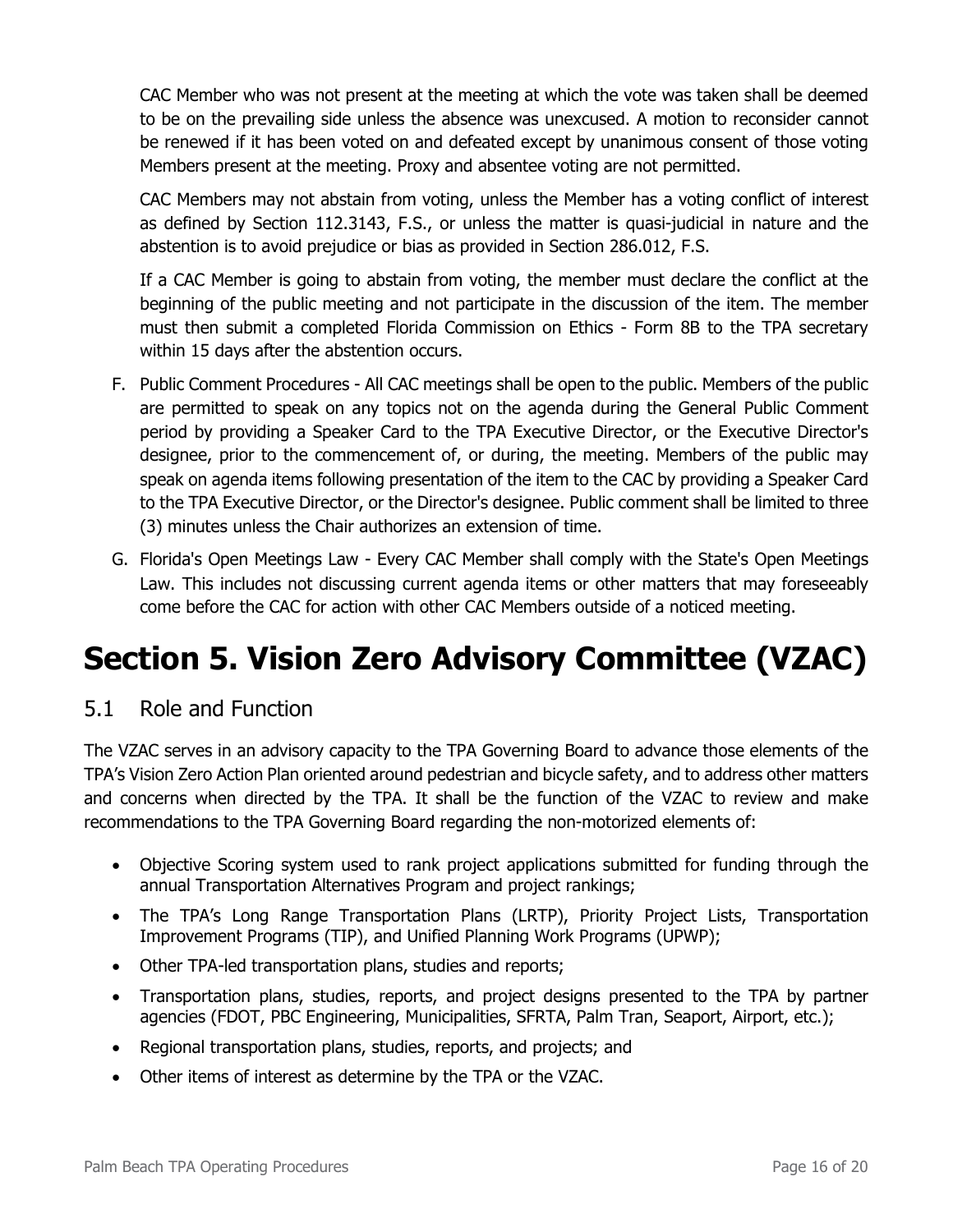#### <span id="page-16-0"></span>5.2 Membership

- A. Number of VZAC Members The number VZAC Members for the TPA shall be as determined by the TPA Governing Board. An agency seeking membership on the VZAC shall submit a written request to the TPA for consideration and approval by the TPA Governing Board. The TPA Governing Board has final approval of membership. If FDOT seeks membership on the VZAC their Representative and Alternate would serve as a non-voting advisor. The membership of the VZAC shall include representatives of local governments, law enforcement and fire rescues services, school district, health department, active transportation advocacy groups, and other entities as deemed appropriate by the TPA Board to advance those elements of the TPA's Vision Zero Action Plan oriented around pedestrian and bicycle safety.
- B. VZAC Representatives Each VZAC Member shall nominate a VZAC Representative by submitting a written nomination and a description of the individual's credentials to the TPA for consideration and approval by the TPA Governing Board. No advisory committee Representative may serve on more than one advisory committee to the TPA Governing Board at any time.
- C. VZAC Alternates Each VZAC Member may nominate a VZAC Alternate(s) with a description of the individual's credentials and submit the nomination in writing to the TPA for consideration and approval by the TPA Governing Board. The VZAC Alternate must meet the same qualifications as a VZAC Representative. A VZAC Alternate may serve as a VZAC Representative for the VZAC Member during any meeting, or portion of a meeting, where that VZAC Member's Representative is not in attendance. No advisory committee Alternate may serve on more than one advisory committee to the TPA Governing Board at any time.
- D. Term Limits for VZAC Representatives and Alternates VZAC Representatives and VZAC Alternates shall serve at the pleasure of the TPA Governing Board for a three (3) year term. VZAC Representatives and Alternates may be reappointed by the TPA Governing Board and are not required to submit an updated letter of request or credentials.

#### <span id="page-16-1"></span>5.3 Officers

- A. Officers The officers of the VZAC shall consist of a Chair and a Vice Chair.
- B. Elections The officers shall be elected annually at the last regularly scheduled meeting of the calendar year. The newly elected officers shall take office at the first regularly scheduled meeting of the following calendar year. Additional elections may be held as necessary if an officer cannot carry out their duties and complete the remainder of the appointed term.
- C. Term of Office The term of office for officers shall be one (1) calendar year.
- D. Duties of Officers The Chair shall call and preside at VZAC meetings and sign official documents for the VZAC. In the Chair's absence, the Vice Chair shall preside and complete all other duties of the Chair. In the absence of both the Chair and the Vice Chair, the Members present shall elect a Chair Pro-Tem to preside and complete all other duties of the Chair.

In the event that the Chair is unable to carry out their duties for the remainder of the term, the Vice Chair shall automatically become Chair and a new Vice Chair shall be elected for the remainder of the term.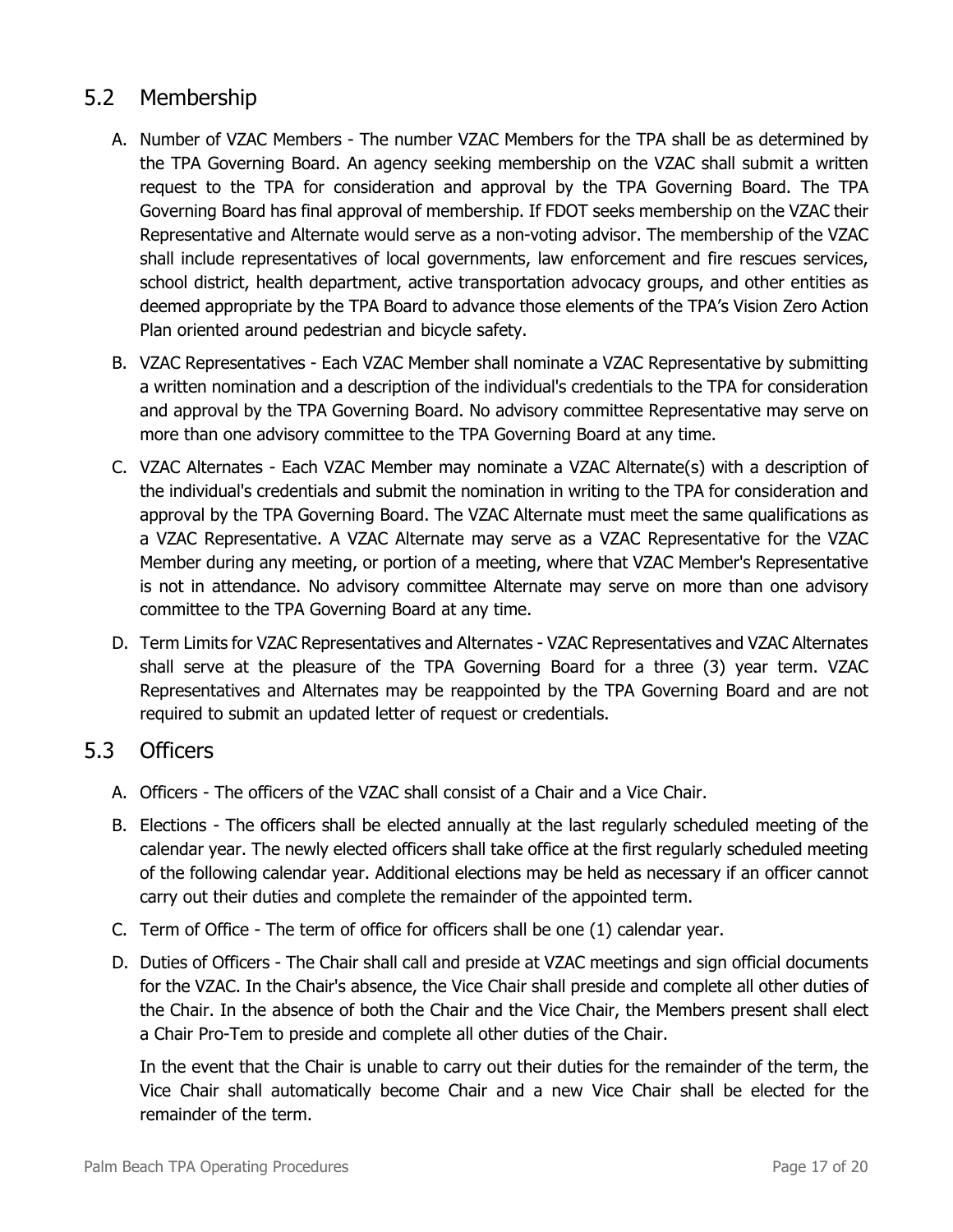#### <span id="page-17-0"></span>5.4 Meetings

- A. Regular Meetings Meetings will be held on the first Thursday of each month, except as noted on the meeting calendar published to the public on the TPA website. A quorum is required to vote on issues for recommendation to the TPA Board. If a quorum cannot be established, action items on the agenda will receive a consensus, which will be forwarded to the TPA Board. The TPA Executive Director may cancel regular meetings should there be insufficient business on the VZAC agenda or a lack of anticipated quorum.
- B. Special Meetings Special meetings may be called by the Chair with three (3) day notice. Whenever possible, at least seven (7) day notice shall be given.
- C. Attendance Each VZAC Representative shall be expected to attend each regular meeting. It shall be the obligation of a VZAC Representative to provide reasonable notice to the VZAC Alternate when the VZAC Representative will not be attending a meeting, and to provide at least 24-hours advance notice to the TPA when neither a Representative nor Alternate will be attending a meeting. An absence without advance notice and without having an Alternate in attendance will be considered unexcused.

VZAC Representatives shall be automatically removed for lack of attendance. Lack of attendance is defined as unexcused absence at three (3) consecutive meetings. Further, VZAC Members that do not have a VZAC Representative or VZAC Alternate for three (3) consecutive meetings will be presented to the TPA Board for consideration and removal from the committee.

D. Agenda - The TPA staff, in consultation with the Chair, shall create a published list of items for decision (consent and action items), discussion (special presentations, reports, and information items), and receipt without discussion (administrative items) at a meeting. The agenda and any backup material for a VZAC meeting shall be published for the public on the TPA website at least seven (7) days prior to the meeting or as early as practicable. When good cause is shown in the judgment of the VZAC, at the request of a VZAC Representative, Alternate, or the TPA Executive Director, an additional item(s) may be added to the agenda prior to adoption of the agenda for a given meeting. Addition of an item to the agenda is subject to approval by a majority of the VZAC Representatives/Alternates voting at the meeting; provided, that consideration of such item(s) is consistent with the TPA's Public Participation Plan noticing requirements.

In the event a VZAC member desires to have an item added to a VZAC meeting agenda or to furnish work product (e.g., written report, video, etc.) of a specific topic to the VZAC, it shall first be approved by the VZAC. The item or work product may be added as an item to a future VZAC meeting agenda by a VZAC member first making the request at a VZAC meeting during the member comments section. The VZAC will determine whether to add the item or work product to a future meeting agenda and the manner and format in which the matter should be presented.

Organizations wishing to make a presentation to the VZAC must contact the TPA Executive Director at least ten (10) days prior to the meeting.

E. Voting Procedures - The Chair and any VZAC Representative may call for a vote on any issue, provided that it is seconded and within the purposes set forth on the agenda. At any given meeting, if a VZAC Representative(s) is absent, the VZAC Alternate(s), may vote in place of the absent Representative(s).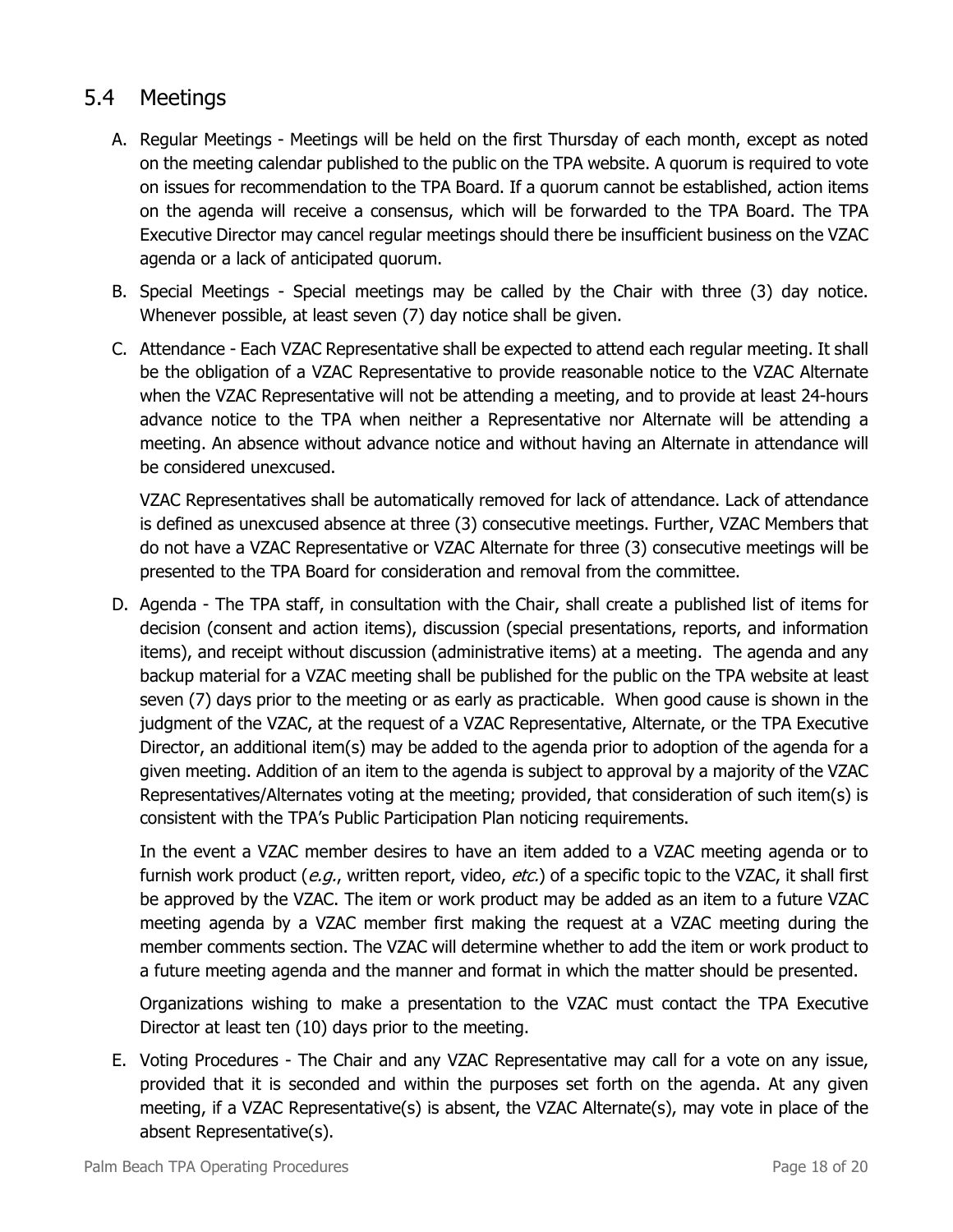Voting shall be by voice but the minutes shall contain sufficient detail to record the vote of each VZAC Representative/Alternate. A Roll Call vote shall be held upon the request of the Chair, a VZAC Representative, or the TPA Executive Director. A tie vote shall be interpreted as a failure to approve the motion made.

Any VZAC Representative who voted on the prevailing side may make a motion for reconsideration at the meeting during which the vote was taken or at the next regularly scheduled meeting unless the action for which the vote was taken has been executed by the next regularly scheduled meeting and cannot be undone. A VZAC Representative desiring to request reconsideration of a matter shall advise the Executive Director no less than ten (10) days prior to the meeting. The TPA Executive Director shall endeavor to provide notice of the request to the VZAC Members prior to the meeting. Any VZAC Representative who was not in attendance at the meeting at which the vote was taken shall be deemed to be on the prevailing side, unless the absence was unexcused. A motion to reconsider cannot be renewed if it has been voted on and defeated, except by unanimous consent of those voting VZAC Representatives present at the meeting. Proxy and absentee voting are not permitted.

VZAC Representatives/Alternates may not abstain from voting, unless the Representative/Alternate has a voting conflict of interest as defined by Section 112.3143, F.S., or unless the matter is quasi-judicial in nature and the abstention is to avoid prejudice or bias as provided in Section 286.012, F.S.

If a VZAC Representative/Alternate is going to abstain from voting, the member must declare the conflict at the beginning of the public meeting and not participate in the discussion of the item. The Representative/Alternate must then submit a completed Florida Commission on Ethics - Form 8B to the TPA secretary within 15 days after the abstention occurs.

- F. Public Comment Procedures All VZAC meetings shall be open to the public. Members of the public are permitted to speak on any topics not on the agenda during the General Public Comment period by providing a Speaker Card to the TPA Executive Director, or the Director's designee, prior to the commencement of, or during the meeting. Members of the public may speak on agenda items following presentation of the item to the VZAC by providing a Speaker Card to the TPA Executive Director, or the Director's designee. Public comment shall be limited to three (3) minutes, unless the Chair authorizes an extension of time.
- G. Florida's Open Meetings Law Every VZAC Representative/Alternate shall comply with the State's Open Meetings Law. This includes not discussing current agenda items or other matters that may foreseeably come before the VZAC for action with other VZAC Representatives outside of a noticed meeting.

## <span id="page-18-0"></span>**Section 6. Emergency Powers**

#### <span id="page-18-1"></span>6.1 Applicability

In the event that an emergency prevents the TPA from conducting a board or committee meeting consistent with these Operating Procedures, the following emergency powers are established.